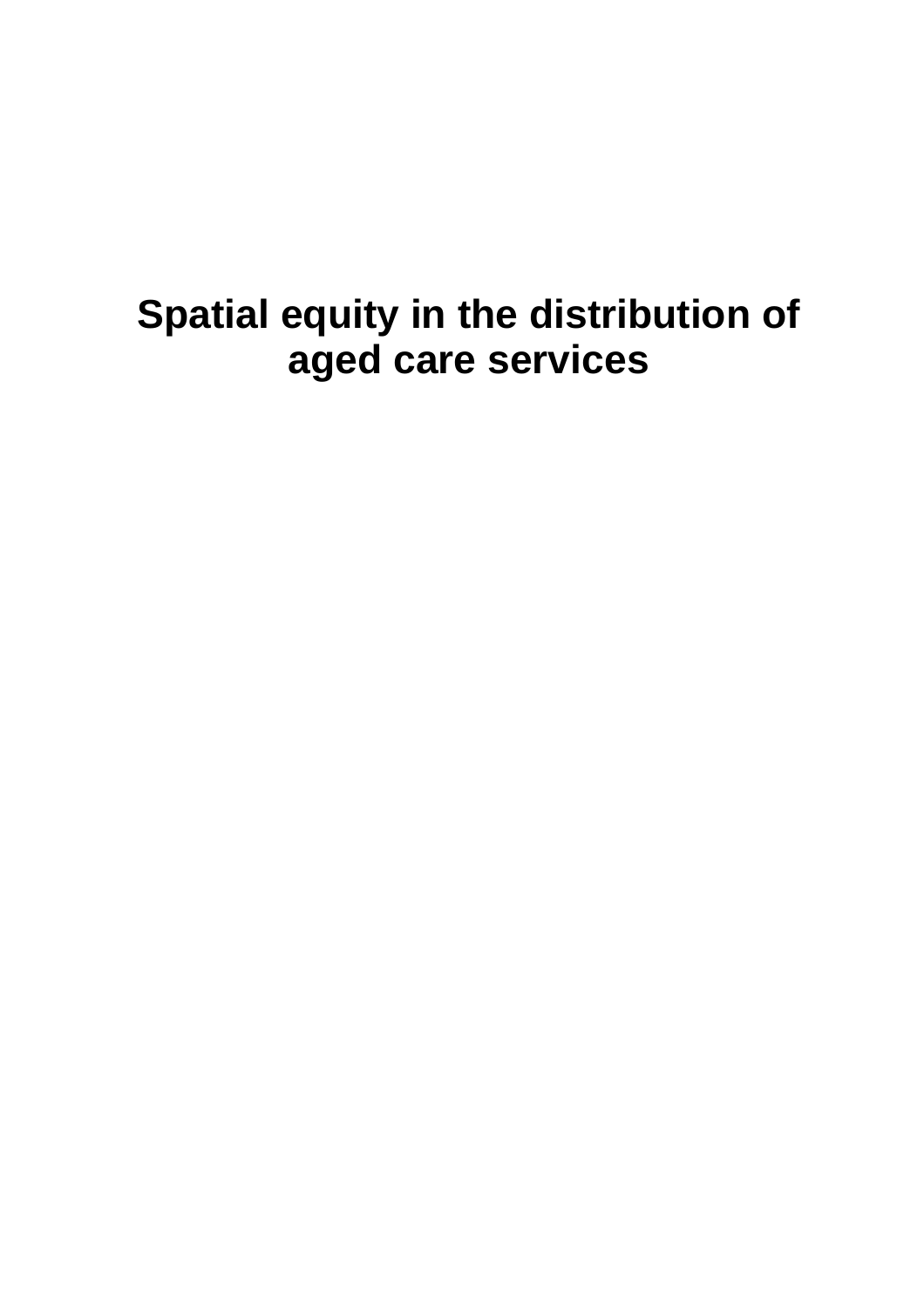**WELFARE DIVISION WORKING PAPER NO. 25** 

# **Spatial equity in the distribution of aged care services**

**Diane Gibson, Peter Braun and Zhibin Liu** 

**June 2000** 

Australian Institute of Health and Welfare Canberra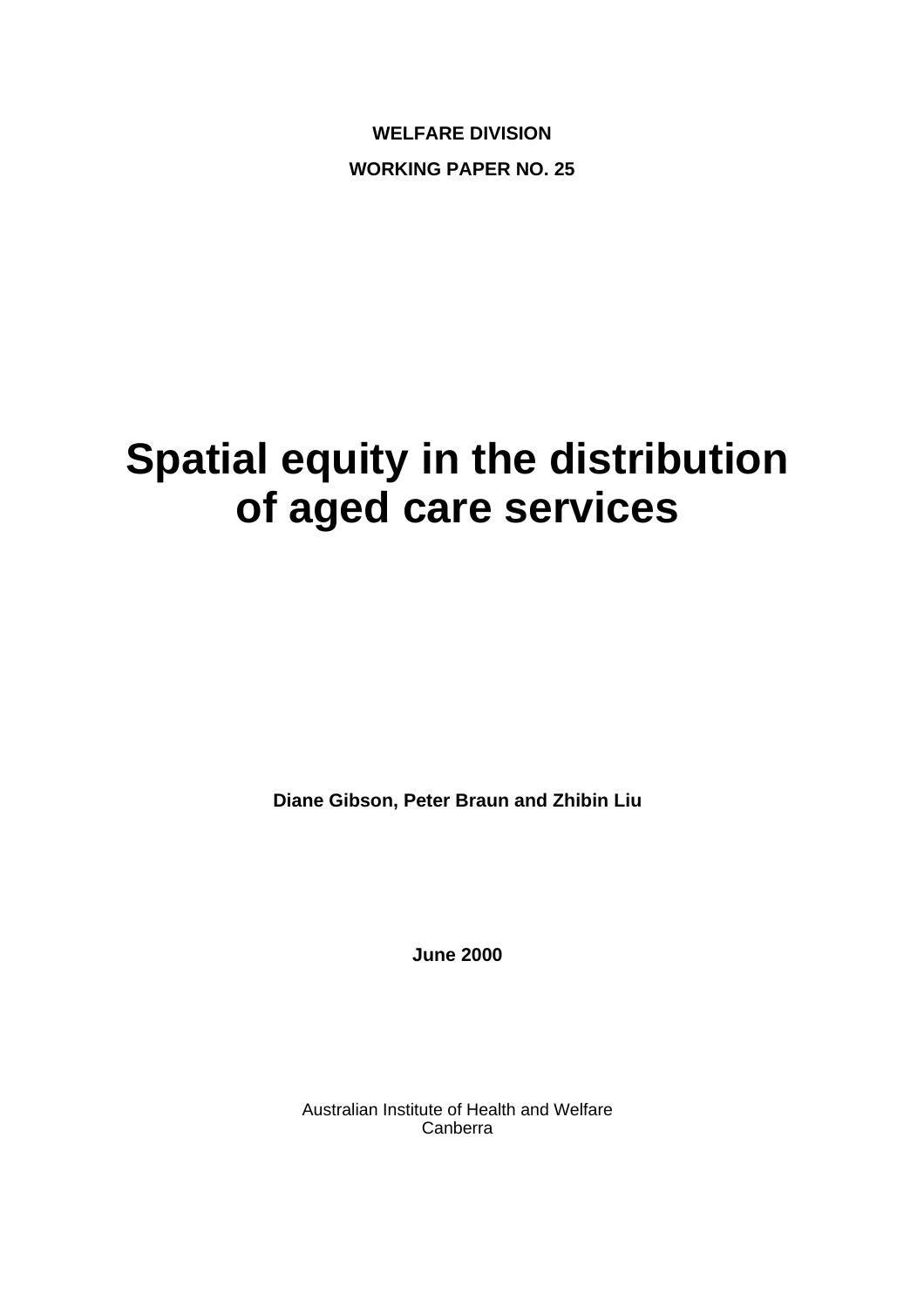© Australian Institute of Health and Welfare 2000

This work is copyright. Apart from any use as permitted under the *Copyright Act 1968*, no part may be reproduced without prior written permission from the Australian Institute of Health and Welfare. Requests and enquiries concerning reproduction and rights should be directed to the Head, Communication and Public Affairs, Australian Institute of Health and Welfare, GPO Box 570, Canberra ACT 2601.

A complete list of the Institute's publications is available from the Media and Publishing Unit, Australian Institute of Health and Welfare, GPO Box 570, Canberra ACT 2601, or via the Institute's web site (http://www.aihw.gov.au).

#### **Suggested citation**

**Suggested citation**  Canberra: Australian Institute of Health and Welfare (Welfare Division Working Paper  $A(10.25)$ ….  $A(20.25)$ ….  $B(20.25)$ …. Publisher… (Series title and number…). Gibson D, Braun P and Liu Z 2000. Spatial equity in the distribution of aged care services. no. 25).

#### **Australian Institute of Health and Welfare**

Board Chair Professor Janice Reid

**Director** Dr Richard Madden

Any enquiries about or comments on this publication should be directed to:

Dr Diane Gibson Australian Institute of Health and Welfare GPO Box 570 Canberra ACT 2601

Phone: (02) 6244 1190 Fax: (02) 6244 1199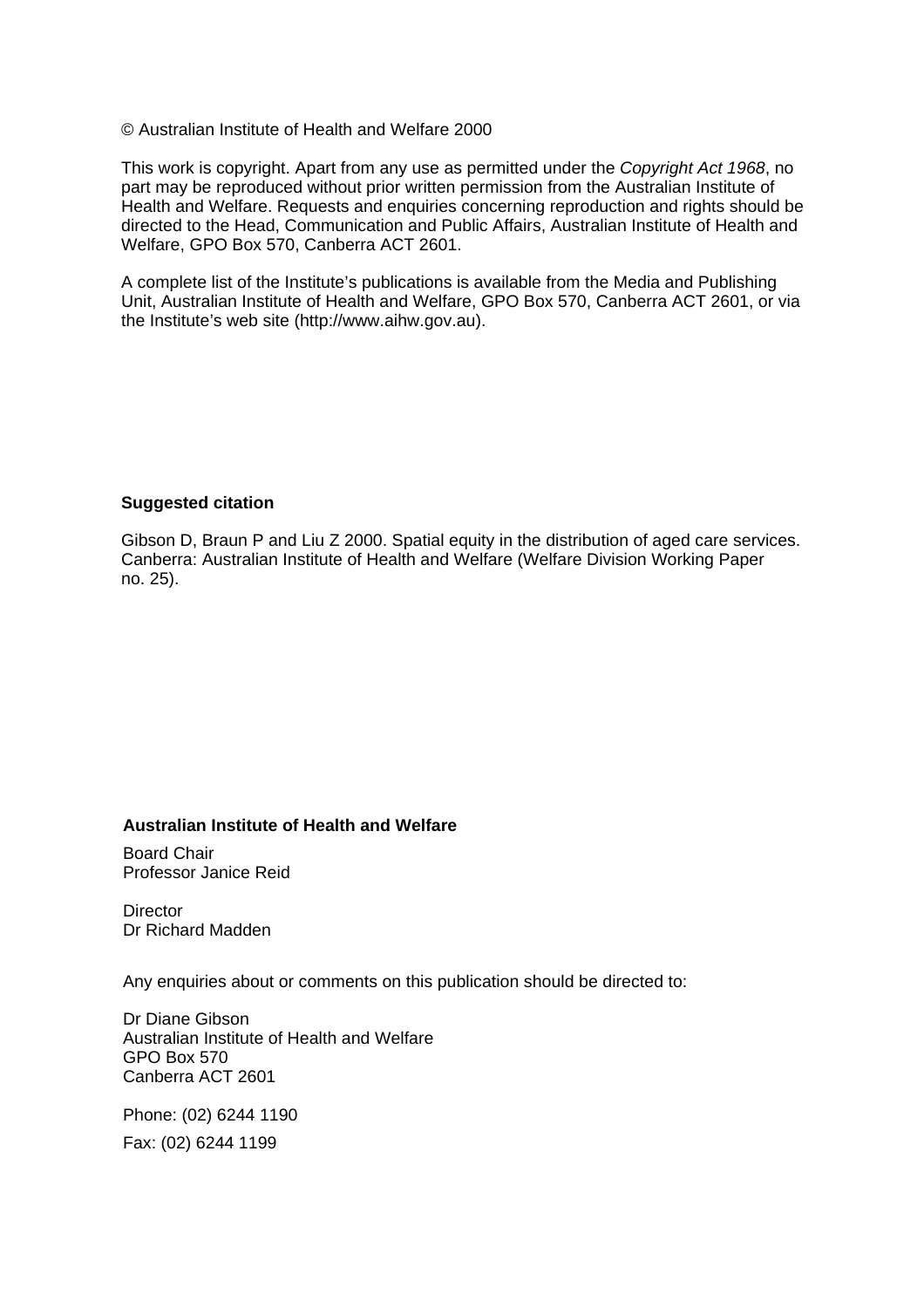# **Contents**

| Multi-purpose services and services approved under the Aboriginal and Torres Strait |  |
|-------------------------------------------------------------------------------------|--|
|                                                                                     |  |
|                                                                                     |  |
|                                                                                     |  |
|                                                                                     |  |
|                                                                                     |  |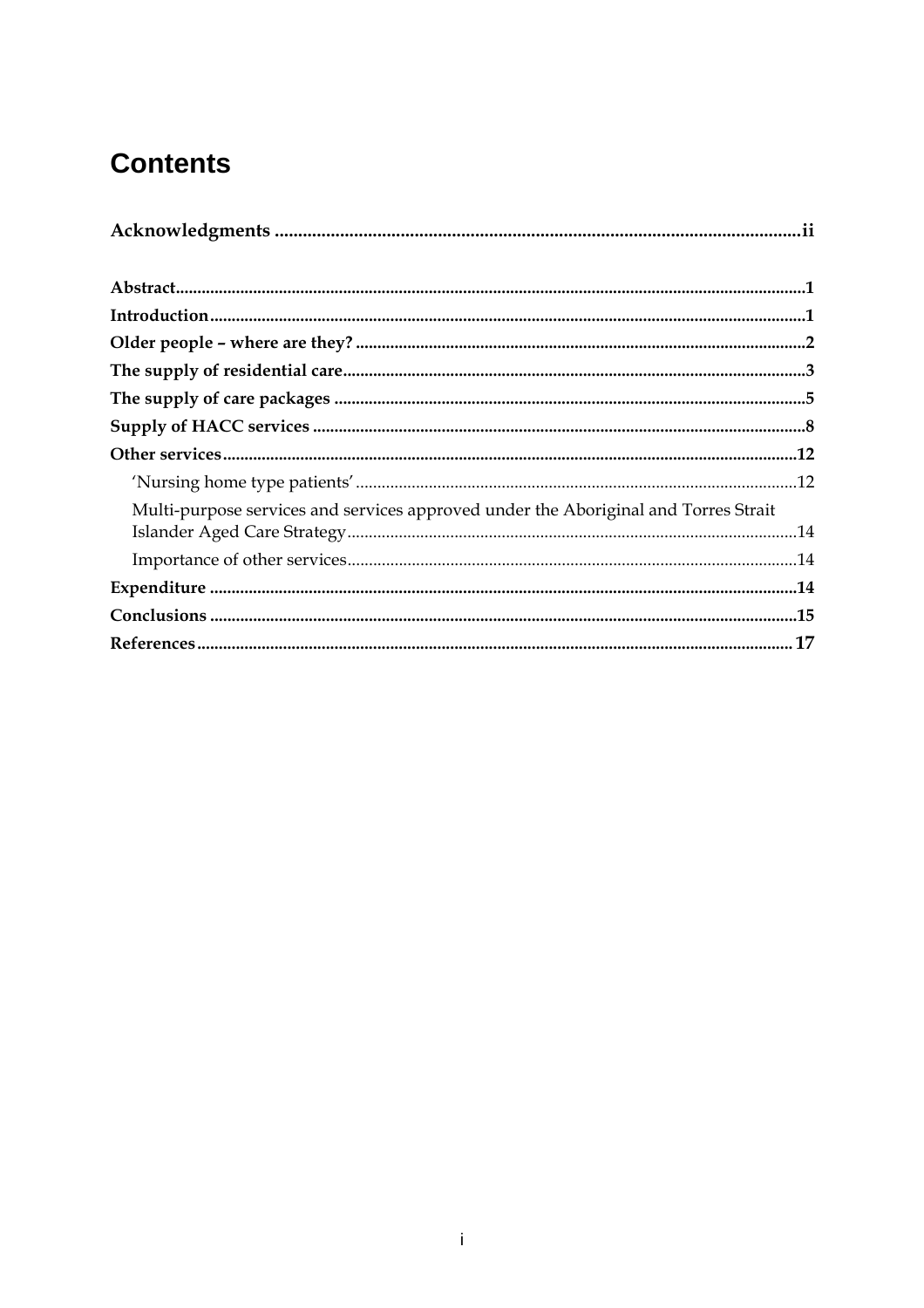# **Acknowledgments**

We are grateful to the Aged and Community Care Division of the Commonwealth Department of Health and Aged Care for providing service provision data for analysis. At the Australian Institute of Health and Welfare thanks are due to Andrew Phillips and Ian Titulaer for finding time to provide data on nursing home type patients, and to Minh Bui for providing assistance in the preparation of the paper. We would also like to acknowledge the useful comments made by Jacky Fogarty, John Goss, Jerry Hearn and Ching Choi on earlier versions of this paper.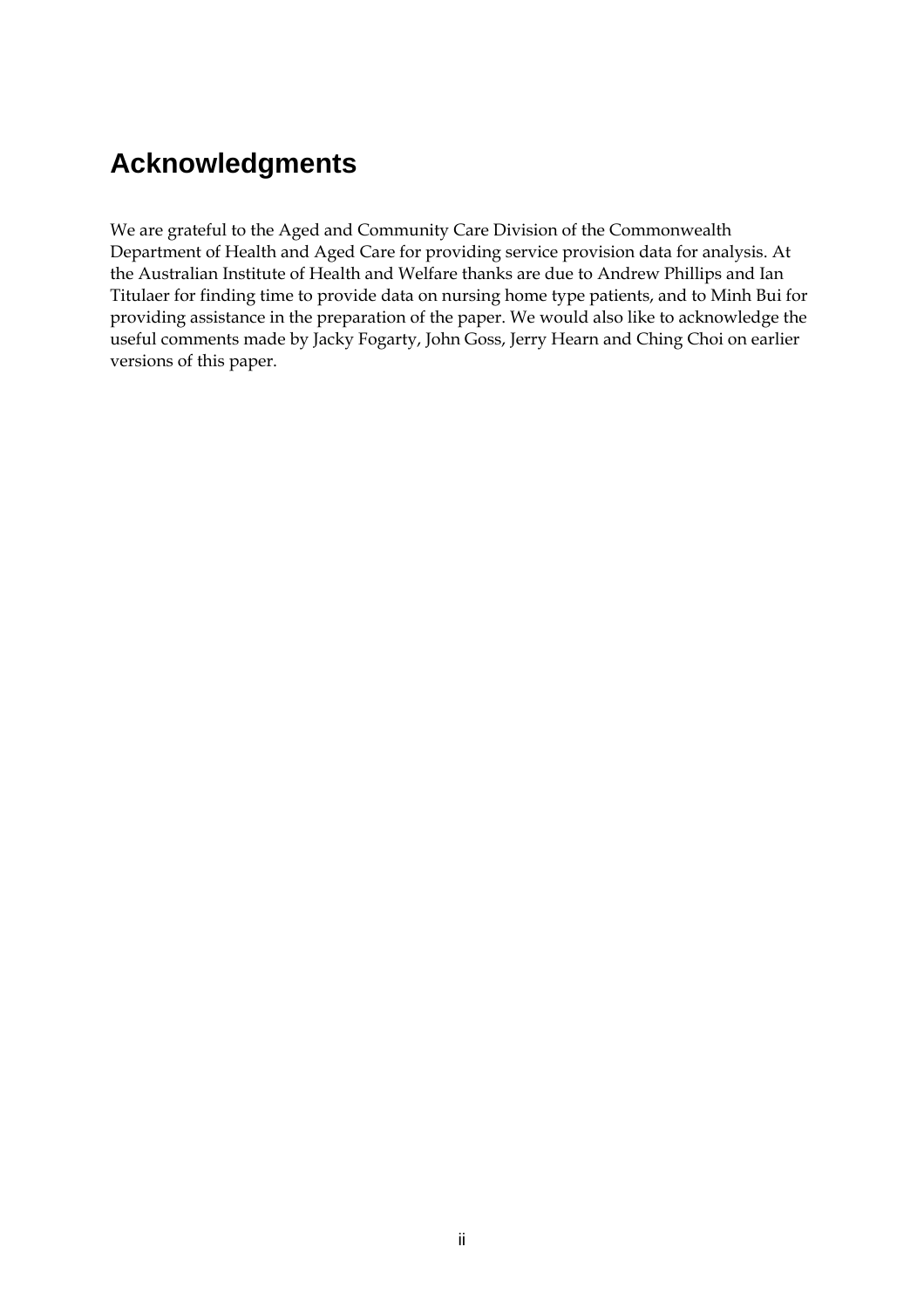# Spatial equity in the distribution of aged care services

#### **Abstract**

Geographic characteristics and social conditions in rural and remote areas often mean greater difficulty and costs in terms of providing aged care services. This, in turn, inevitably causes concern over spatial equity in the distribution of aged care services. This paper aims to address the spatial equity issue by analysing aged care services (both residential and community-based aged care services) by four geographic categories: capital cities, other metropolitan areas, rural areas and remote areas. Nursing home type patients, multi-purpose services and services approved under the Aboriginal and Torres Strait Islander Aged Care Strategy are included in the analysis in order to get a more complete picture of available resources.

#### **Introduction**

In 1998, the Australian Institute of Health and Welfare released a report on the health and well-being of people in rural and remote Australia (Strong et al 1998). The report documents a number of disadvantages accruing to those who live in rural and remote areas, including lower life expectancy, higher mortality, higher rates of hospitalisation, and poorer socioeconomic well-being, as well as lower levels of access to health and medical services including general practitioners, pharmacies, hostels and nursing homes. The geographic location of health, welfare and education services is an issue of continuing contemporary policy significance (Fincher 1999, ACOSS 2000).

The issue of unequal distribution of aged care services and funding across geographical areas has been an area of policy concern for some decades. It features in a number of important government reports on aged care services, including the report of the House of Representatives Standing Committee on Expenditure*: In a Home or at Home: Accommodation and Home Care for the Aged,* the Nursing Homes and Hostels Review (DCS 1986) and the Report of the Mid-Term Review of the Aged Care Reform Strategy (DHHCS 1991a,b). More recent policy directions, including the expansion of multipurpose services and services approved under the Aboriginal and Torres Strait Islander Aged Care Strategy, testify to the continuing interest of politicians, public servants responsible for service planning and the community in improving geographical equity with regard to aged care services.

The pattern of aged care services varies considerably on a state and territory basis. Victoria, for example, has in the past been identified as a state providing high levels of HACC services, but relatively low levels of nursing home and hostel places. New South Wales, on the other hand, provided HACC services at a level very close to the national average, but had the highest level of nursing home provision and among the lowest levels of hostel provision (Mathur 1996). In the present paper, we take these earlier state and territory based comparisons one step further by introducing a regional component to the analysis. The categories employed were derived using the Rural, Remote and Metropolitan Areas (RRMA) classification, developed in 1994 by the Department of Primary Industries and Energy, and the then Department of Human Services and Health. The original seven category classification was reduced to four—capital city (M1), other metropolitan (M2), rural (R1 $-$ R3) and remote (REM1—REM2).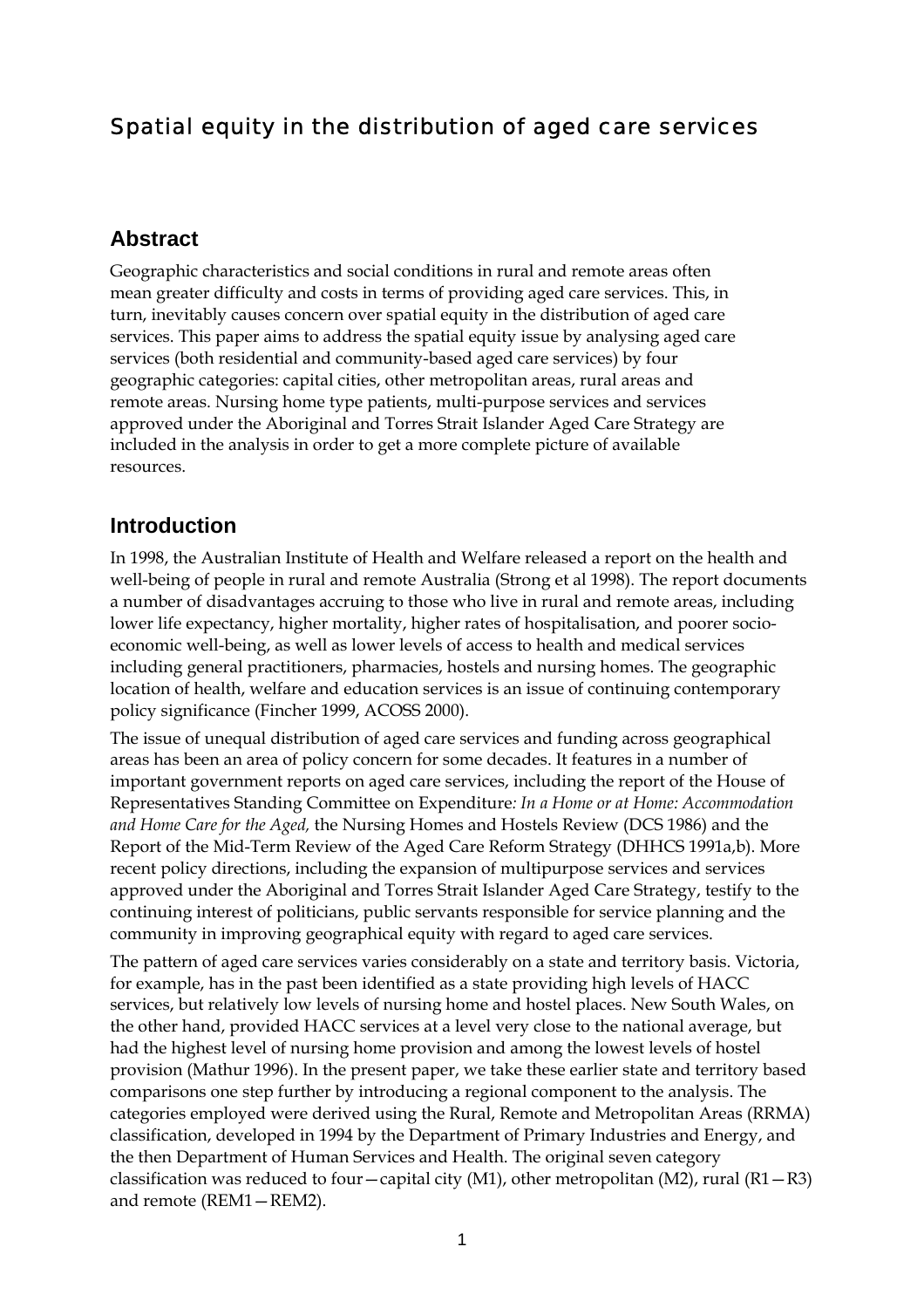This paper focuses specifically on aged care services, looking at residential care as well as home based care, and taking into account community care packages as well as nursing home type patients. It documents the nature and extent of variations in access to both residential and home-based services, so that it is possible to take account of 'trade-offs' between different service types.

## **Older people – where are they?**

In June 1998 the majority of Australians aged 70 and over (62%) lived in capital cities, and over half of those lived in Melbourne (18%) or Sydney (21%). Brisbane, Perth and Adelaide together contributed a further 21%, with Hobart and Canberra each accounting for only 1% of the population aged 70 and over (see Table 1).

A substantial minority of older people (28%) lived in rural areas. These people lived predominantly in New South Wales (10%), Victoria (7%) and Queensland (6%), with small proportions (around 2%) in Western Australia, South Australia and Tasmania.

Only 9% lived in 'other metropolitan' cities, and these were predominantly located in New South Wales, with smaller proportions in Victoria and Queensland. Less than 2% lived in remote areas, with the largest proportions (all less than 1%) coming from Queensland, Western Australia and New South Wales.

The smaller states and territories accounted for only very small proportions of the older Australian population, regardless of the regional dimension. The Northern Territory had only 0.2% of the population aged 70 and over, while the Australian Capital Territory had only 1% and Tasmania only 3%.

|                    | ັ          | ┙       |         | J O<br>ັ       | $\overline{1}$ | ◡      |            |                |                  |
|--------------------|------------|---------|---------|----------------|----------------|--------|------------|----------------|------------------|
|                    | <b>NSW</b> | Vic     | Qld     | WA             | <b>SA</b>      | Tas    | <b>ACT</b> | <b>NT</b>      | <b>Australia</b> |
| Region             |            |         |         |                | <b>Number</b>  |        |            |                |                  |
| Capital            | 332,188    | 283,560 | 121,247 | 100,996        | 113,571        | 18,398 | 16,293     | 1,868          | 988,121          |
| <b>Other Metro</b> | 79.870     | 15.902  | 41,509  | $\blacksquare$ |                |        |            | $\blacksquare$ | 137,281          |
| Rural              | 151,357    | 112,626 | 100,233 | 25,206         | 36,211         | 24,978 | 10         | 264            | 450,885          |
| Remote             | 4.014      | 1.305   | 9.726   | 6.109          | 2.225          | 264    | 0          | 1,563          | 25,206           |
| <b>Totals</b>      | 567,429    | 413,393 | 272.715 | 132,311        | 152,007        | 43,640 | 16,303     | 3,695          | 1,601,493        |
| Region             |            |         |         |                | Per cent       |        |            |                |                  |
| Capital            | 20.7       | 17.7    | 7.6     | 6.3            | 7.1            | 1.1    | 1.0        | 0.1            | 61.7             |
| <b>Other Metro</b> | 5.0        | 1.0     | 2.6     | $\blacksquare$ | ٠              |        |            | ۰              | 8.6              |
| Rural              | 9.5        | 7.0     | 6.3     | 1.6            | 2.3            | 1.6    | 0.0        | 0.0            | 28.2             |
| Remote             | 0.3        | 0.1     | 0.6     | 0.4            | 0.1            | 0.0    |            | 0.1            | 1.6              |
| <b>Totals</b>      | 35.4       | 25.8    | 17.0    | 8.3            | 9.5            | 2.7    | 1.0        | 0.2            | 100.0            |

**Table 1: Persons aged 70 years and over by geographic area, (a) 30 June 1998**

(a) Regions based on PIE & HSH 1994.

While Indigenous people make up only 2% of the Australian population, they are disproportionately spread across the RRMA regions. Indigenous people comprise 1% of the metropolitan zone ('capital city' plus 'other metropolitan') population, 3% of the rural zone population, 13% of the remote centre population and 26% of the population in 'other remote areas'. While the proportion of Indigenous people is not high enough in the rural zone to affect the differences in health status between metropolitan and rural regions, the substantially higher proportion of Indigenous people living in the remote zone does statistically lower the health status of people living in the remote zone compared to those living in the metropolitan and rural zones (Strong et al 1998: viii-ix).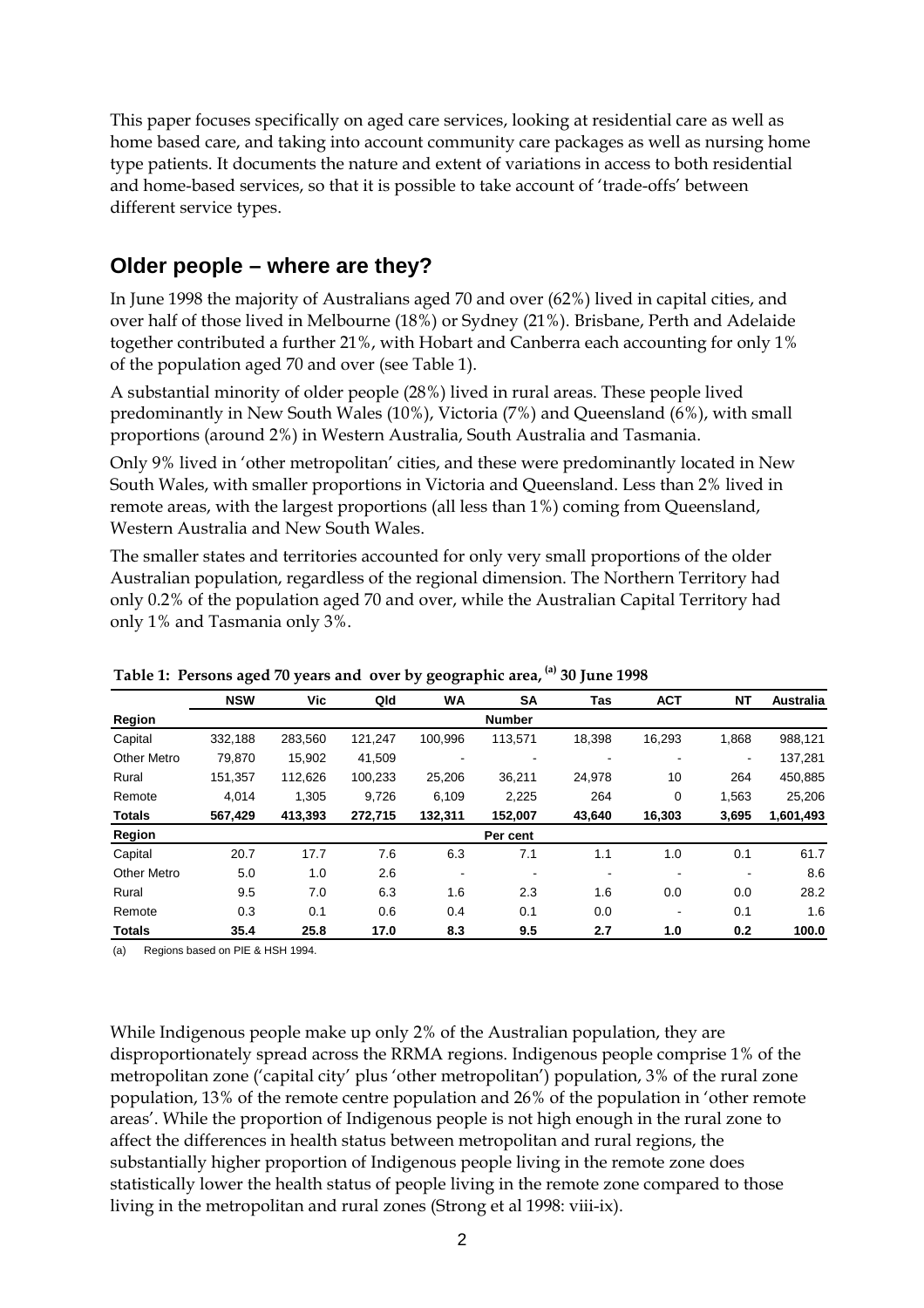Measurement of the need for aged care services based on age alone probably underestimates the need among Indigenous people, as poorer health status and lower life expectancy combine to result in Indigenous people using aged care services at younger ages than do non-Indigenous people. On the basis of the effect reported by Strong and her colleagues, this underestimate could be expected to be particularly significant in remote regions. The data presented in this paper, then, provide a conservative estimate of need, and hence a probable over-estimate of the adequacy of service provision, for those remote areas where a significant proportion of the population is of Indigenous origin.

# **The supply of residential care**

In June 1999 there were 141,698 residential aged care places in Australia. This number includes standard places in residential aged care facilities, plus special places funded as part of multi-purpose services or under the Aboriginal and Torres Strait Islander Aged Care Strategy. Community care packages, which provide an alternative to low level residential care, are discussed in conjunction with residential aged care services in the next section of this paper.

Sixty-four per cent of residential places were located in capital cities (compared to 62% of the population aged 70 and over), 8% were located in other metropolitan cities (9% of the population aged 70 and over), 27% in rural areas (28% of the population aged 70 and over) and 1.6% in remote areas (1.6% of the population aged 70 and over) (see Table 2). The proportions of places and people appear roughly equal; however they do translate into some quite significant differences in supply when examined in terms of the standard planning ratio of the numbers of places per 1,000 people aged 70 and over.

|             | <b>NSW</b> | Vic    | Qld    | <b>WA</b>                | <b>SA</b>      | Tas   | <b>ACT</b> | <b>NT</b>      | <b>Australia</b> |
|-------------|------------|--------|--------|--------------------------|----------------|-------|------------|----------------|------------------|
| Region      |            |        |        |                          | <b>Numbers</b> |       |            |                |                  |
| Capital     | 31,498     | 23,575 | 11,750 | 9,537                    | 10,998         | 1,738 | 1,426      | 169            | 90,691           |
| Other metro | 6.237      | 1,361  | 3,543  | $\overline{\phantom{a}}$ |                |       |            |                | 11,141           |
| Rural       | 11,938     | 9,733  | 9,312  | 1,923                    | 2,637          | 2,058 |            | $\blacksquare$ | 37,601           |
| Remote      | 303        | 106    | 849    | 610                      | 143            | 22    | ۰          | 232            | 2,265            |
| Total       | 49,976     | 34,775 | 25,454 | 12,070                   | 13,778         | 3,818 | 1,426      | 401            | 141,698          |
|             |            |        |        |                          | Per cent       |       |            |                |                  |
| Capital     | 63.0       | 67.8   | 46.2   | 79.0                     | 79.8           | 45.5  | 100.0      | 42.2           | 64.0             |
| Other metro | 12.5       | 3.9    | 13.9   | 0.0                      | 0.0            | 0.0   | 0.0        | 0.0            | 7.9              |
| Rural       | 23.9       | 28.0   | 36.6   | 15.9                     | 19.1           | 53.9  | 0.0        | 0.0            | 26.5             |
| Remote      | 0.6        | 0.3    | 3.3    | 5.1                      | 1.0            | 0.6   | 0.0        | 57.8           | 1.6              |
| Total       | 100.0      | 100.0  | 100.0  | 100.0                    | 100.0          | 100.0 | 100.0      | 100.0          | 100.0            |

#### **Table 2: Residential care places(a) by State/Territory by geographic area,(b) 30 June 1999**

(a) Includes places provided under the Aboriginal and Torres Strait Flexible Care Program and from operating multipurpose services.

(b) Regions based on PIE and HSH 1994.

Table 3 presents data by state and territory and by region according to the number of places per 1,000 persons aged 70 and over. While the average level of residential aged care provision across Australia in 1999 was 86 places per 1,000 people aged 70 and over, the level of provision in capital cities and remote zones was somewhat higher at 89 and 88 places per 1,000 persons aged 70 and over respectively, while that in other zones was somewhat lower. For those living in 'other metropolitan' cities there were 79 residential places per 1,000 persons aged 70 and over, and for those in rural areas 81 places per 1,000 persons aged 70 and over. Those living in the other metropolitan and rural zones thus have some disadvantage in terms of the level of supply of residential care when compared to those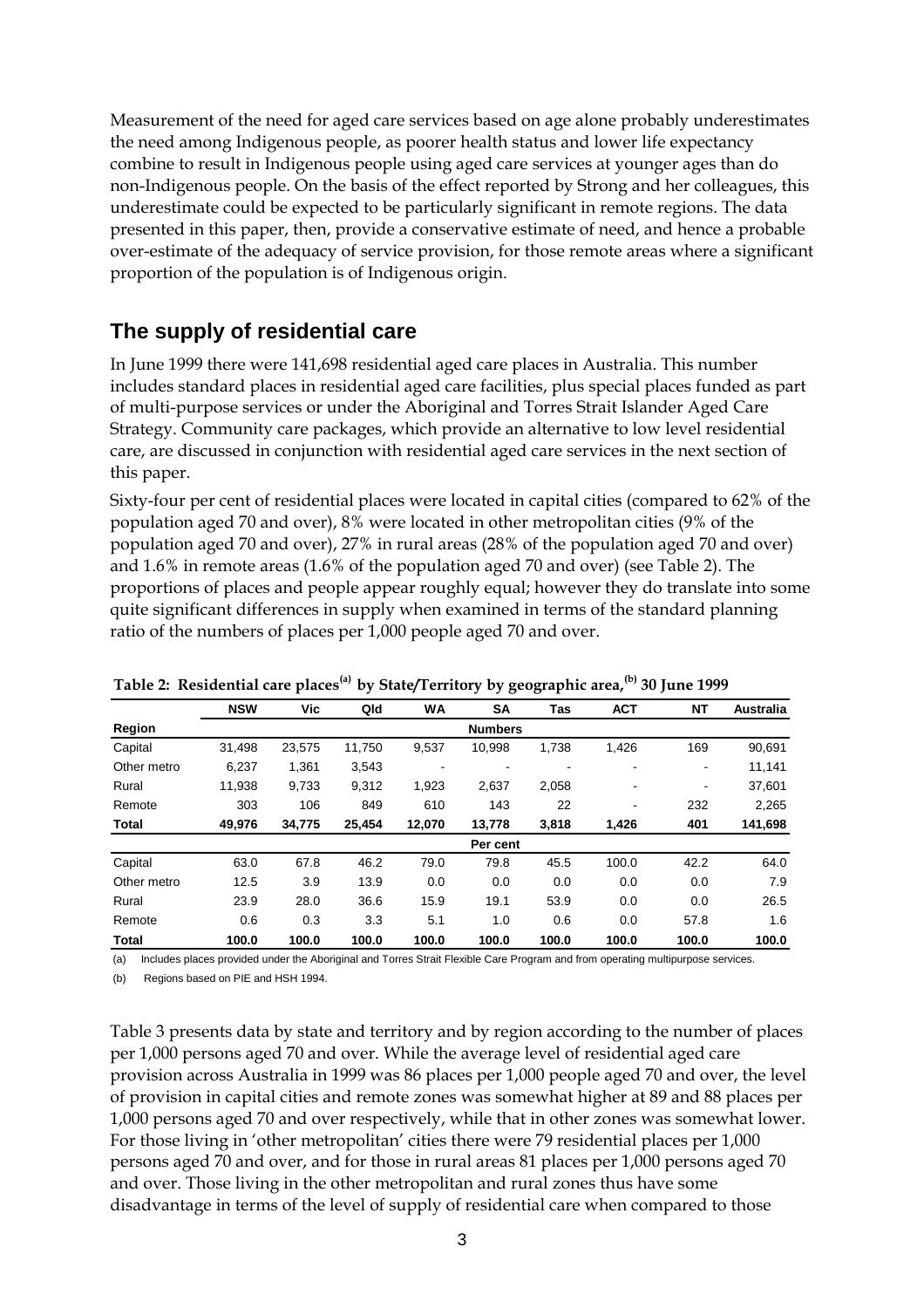living in capital cities and the remote zones. Accessibility of care services, however, is also affected by the degree of dispersion of the population. This means that people living in rural and remote regions will in general need to travel further to get to a residential aged care facility, even where the level of supply is approximately equivalent to that reported in metropolitan areas. Multi-purpose services and services funded under the Aboriginal and Torres Strait Islander Aged Care Strategy make an important contribution to the favourable circumstances observed in remote regions, most specifically in Victoria, Western Australia and the Northern Territory.

|             | <b>NSW</b>    | Vic  | Qld  | WA   | <b>SA</b> | Tas                      | ACT                      | <b>NT</b>      | <b>Australia</b> |  |  |
|-------------|---------------|------|------|------|-----------|--------------------------|--------------------------|----------------|------------------|--|--|
| Region      | <b>Ratios</b> |      |      |      |           |                          |                          |                |                  |  |  |
| Capital     | 92.6          | 81.1 | 93.8 | 91.6 | 94.9      | 92.4                     | 83.6                     | 85.9           | 89.4             |  |  |
| Other metro | 76.2          | 83.5 | 82.6 | -    | ٠         | $\overline{\phantom{a}}$ | $\blacksquare$           | ٠              | 79.1             |  |  |
| Rural       | 77.0          | 84.3 | 89.9 | 74.0 | 71.4      | 80.6                     | $\overline{\phantom{a}}$ | $\blacksquare$ | 81.2             |  |  |
| Remote      | 73.7          | 79.2 | 84.5 | 96.9 | 63.0      | 81.5                     | ٠                        | 140.6          | 87.5             |  |  |
| Total       | 86.0          | 82.1 | 90.3 | 88.5 | 88.8      | 85.5                     | 83.6                     | 102.9          | 86.2             |  |  |

| Table 3: Places <sup>(a)</sup> per 1,000 people 70 years and over by geographic region, <sup>(b)</sup> by State/Territory |  |  |  |  |  |
|---------------------------------------------------------------------------------------------------------------------------|--|--|--|--|--|
|---------------------------------------------------------------------------------------------------------------------------|--|--|--|--|--|

(a) Includes places provided under the Aboriginal and Torres Strait Flexible Care Program and from operating multipurpose services.

(b) Regions based on PIE & HSH 1994.

*Note:* Region ratios are estimates as the updated RRMA figures for 1999 were not available at the point of publication.

State/Territory ratios are calculated using ABS 2000.

States and territories also differ in their supply of residential care; the actual levels in particular regions of particular states are therefore subject to a state as well as a regional effect. Queensland, for example, has a relatively high supply of residential care, at 90 places per 1,000 persons aged 70 and over. Thus, while the other metropolitan, rural and remote zones in Queensland have a lower level of supply than the capital city, they are still well above the national average for other metropolitan (83 places per 1,000 persons aged 70 and over compared with 79 places) and rural (90 places per 1,000 persons 70 and over compared to 81 places) areas, although lower than the national average in remote areas (85 places per 100 persons 70 and over compared to 88 places). Similarly, given that Victoria has a relatively low supply of residential care (82 places per 1,000 persons aged 70 and over compared to the national average of 86), the Victorian remote zone has a lower level of supply than the national average (79 places per 1,000 persons aged 70 and over compared to 88). The picture is not always so straightforward, however, as is evident if one examines the level of supply in rural Victoria which is actually above the national average.

Table 4 provides a schematic representation of the data presented in Table 3. Here regions have been categorised as having lower than average, average or higher than average supplies of residential care, based on their level of supply in relation to the national average. The diagram allows both state and territory and regional differences to be taken into account. Those with a level of supply more than 5 places above the national average have been labeled as higher than average (more than 91.2 places per 1,000 persons aged 70 and over), those with a level of supply more than 5 places below the national average have been labeled as lower than average (less than 81.2 places per 1,000 persons aged 70 and over), while those in between have been labeled as average (81.2 to 91.2 places per 1,000 persons aged 70 and over).

The table shows five capital cities (Sydney, Brisbane, Adelaide, Hobart and Perth) with higher than average supplies, with Darwin and Canberra as average and Melbourne with a lower than average provision of care. The Victorian and Queensland 'other metropolitan cities' fall into the average category, while those in New South Wales are categorised as lower than average. The rural regions are predominantly in the lower than average category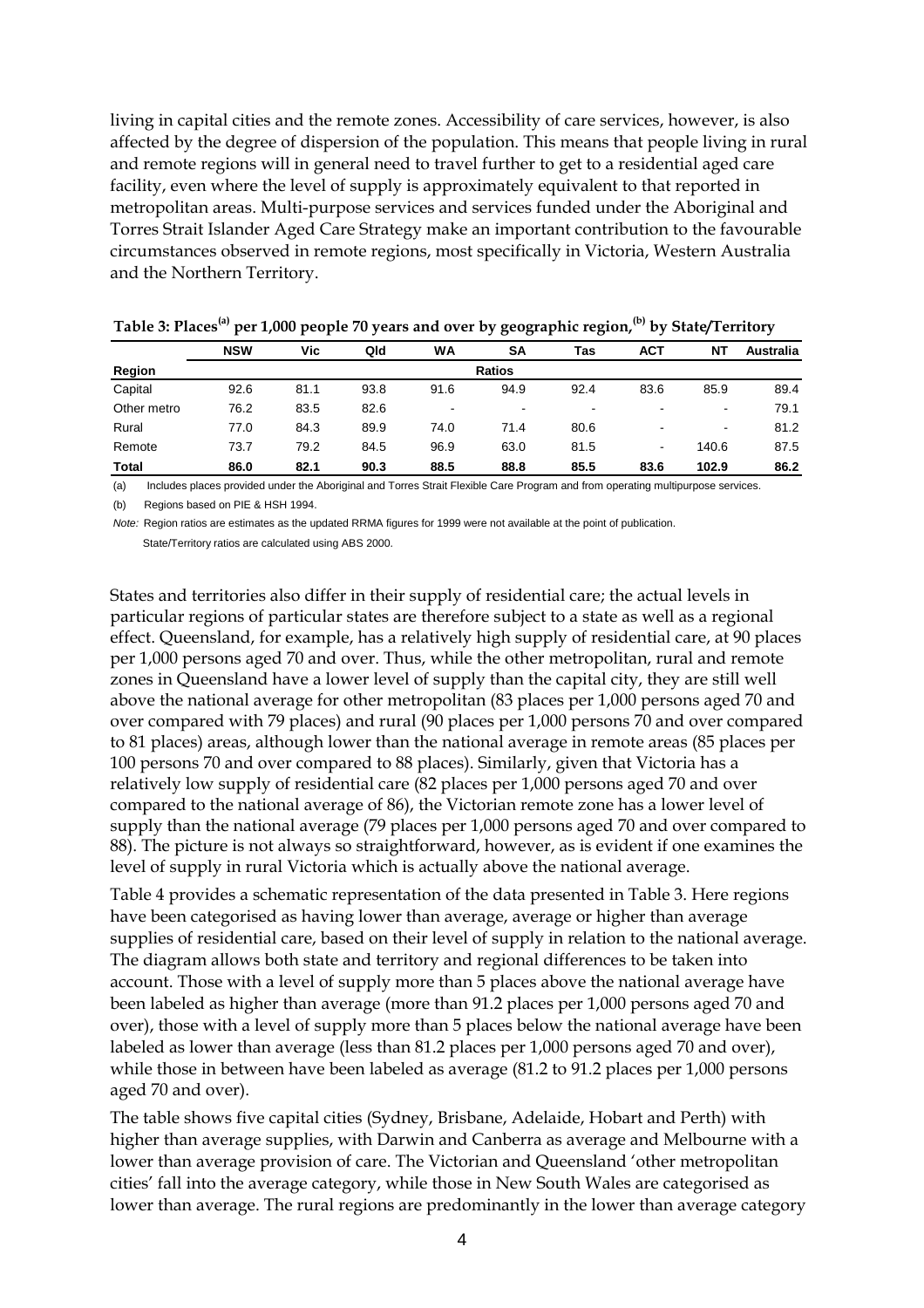(New South Wales, Western Australia, South Australia and Tasmania), with the remainder in the average category (Queensland and Victoria). Some remote regions fall into the lower than average category (New South Wales, Victoria and South Australia), while those in Queensland and Tasmania are categorised as average and those in Western Australia and the Northern Territory are classified as higher than average provision areas.

| Lower than average supply | Average supply         | Higher than average supply |
|---------------------------|------------------------|----------------------------|
| NSW Other metropolitan    |                        | <b>NSW Capital</b>         |
| <b>NSW Rural</b>          |                        |                            |
| <b>NSW Remote</b>         |                        |                            |
| Vic Capital               |                        |                            |
| <b>VIC Remote</b>         | VIC Other metropolitan |                            |
|                           | <b>VIC Rural</b>       |                            |
|                           | QLD Other metropolitan | <b>QLD Capital</b>         |
|                           | <b>QLD Rural</b>       |                            |
|                           | <b>QLD Remote</b>      |                            |
| <b>WA Rural</b>           |                        | WA Capital                 |
|                           |                        | <b>WA Remote</b>           |
| <b>SA Rural</b>           |                        | <b>SA Capital</b>          |
| <b>SA Remote</b>          |                        |                            |
|                           |                        | <b>Tas Capital</b>         |
| Tas Rural                 |                        |                            |
|                           | <b>TAS Remote</b>      |                            |
|                           | <b>ACT Capital</b>     |                            |
|                           | NT Capital             | NT Remote                  |

**Table 4: Residential Places per 1,000 persons aged 70+ at 30 June 1999** 

#### **The supply of care packages**

In line with government policy, community care packages have grown rapidly over recent years, increasing from only 3 places per 1,000 persons aged 70 and over in 1996 to 8.5 places per 1,000 persons aged 70 and over in 1999. Care packages provide coordinated home-based services to people who require care equivalent to the old 'personal care hostel' classification (RCS levels 5 to 7 under the new Resident Classification Scale). They have been developed as an alternative to residential care for those who wish to remain at home, but require the level of services available in a residential aged care facility.

Tables 5 and 6 presents data on the distribution of care packages by State and region. The supply of care packages is much higher in the remote regions (25 places per 1,000 persons aged 70 and over) than it is in the capital cities (8 places per 1,000 persons aged 70 and over), other metropolitan cities (9 places per 1,000 persons aged 70 and over), or the rural areas (8 places per 1,000 persons aged 70 and over). The higher level of care package provision in the remote areas is a result of high levels of provision in Queensland, Western Australia and the Northern Territory.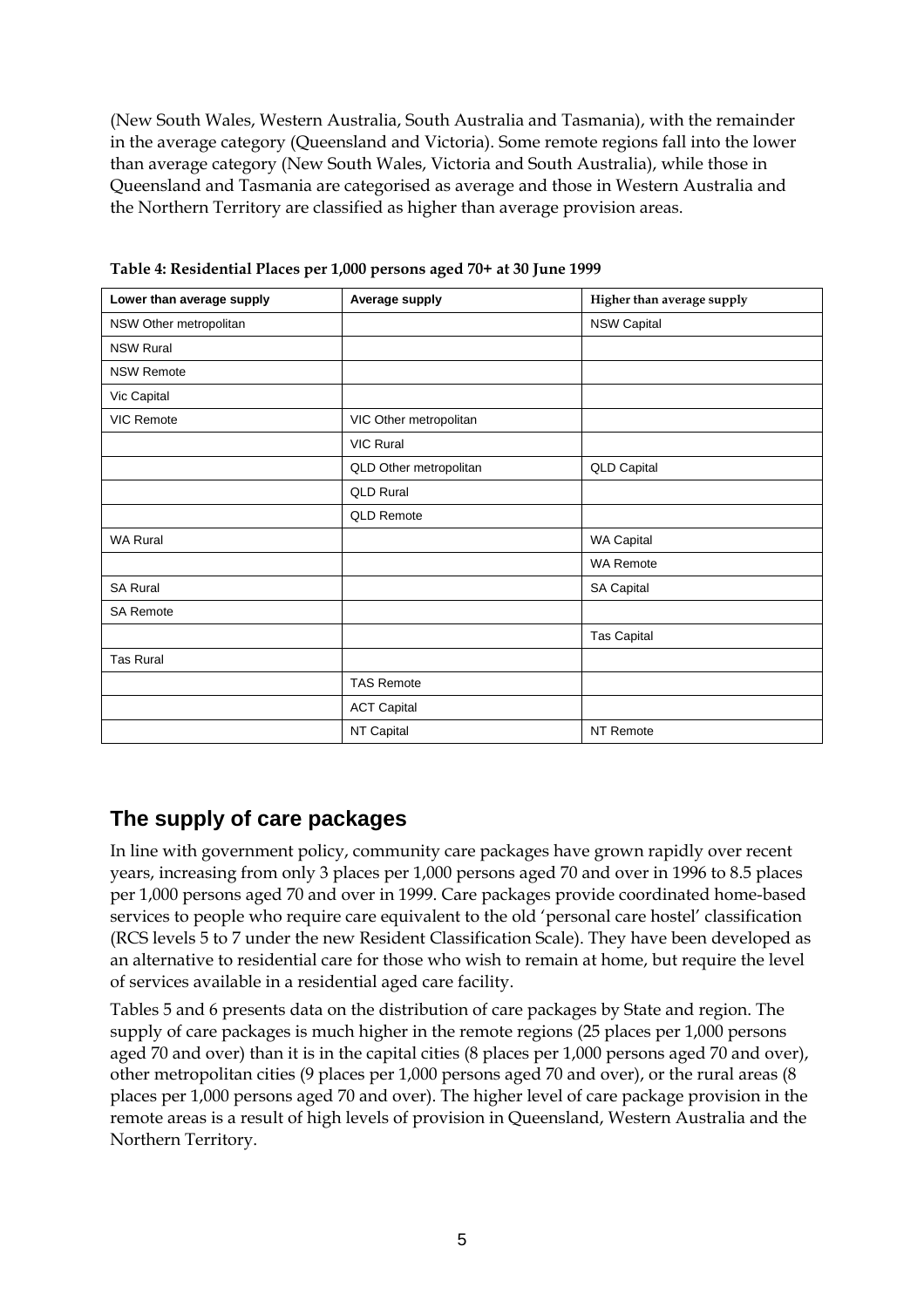|              | <b>NSW</b>    | Vic   | Qld   | <b>WA</b> | <b>SA</b> | Tas | <b>ACT</b>               | NΤ             | <b>Australia</b> |  |  |  |
|--------------|---------------|-------|-------|-----------|-----------|-----|--------------------------|----------------|------------------|--|--|--|
| Region       | <b>Number</b> |       |       |           |           |     |                          |                |                  |  |  |  |
| Capital      | 2,935         | 2,362 | 799   | 791       | 990       | 164 | 284                      | 28             | 8,353            |  |  |  |
| Other metro  | 651           | 214   | 434   |           | ۰         |     | $\overline{\phantom{a}}$ | $\blacksquare$ | 1,299            |  |  |  |
| Rural        | 1,101         | 737   | 970   | 239       | 258       | 286 | $\overline{\phantom{a}}$ | $\blacksquare$ | 3,591            |  |  |  |
| Remote       | 41            | 10    | 253   | 176       | 28        | 0   | ٠                        | 146            | 654              |  |  |  |
| <b>Total</b> | 4,728         | 3,323 | 2,456 | 1,206     | 1,276     | 450 | 284                      | 174            | 13,897           |  |  |  |
|              |               |       |       |           | Per cent  |     |                          |                |                  |  |  |  |
| Capital      | 21.1          | 17.0  | 5.7   | 5.7       | 7.1       | 1.2 | 2.0                      | 0.2            | 60.1             |  |  |  |
| Other metro  | 4.7           | 1.5   | 3.1   |           | ۰         |     |                          | -              | 9.3              |  |  |  |
| Rural        | 7.9           | 5.3   | 7.0   | 1.7       | 1.9       | 2.1 | $\overline{\phantom{a}}$ | $\blacksquare$ | 25.8             |  |  |  |
| Remote       | 0.3           | 0.1   | 1.8   | 1.3       | 0.2       | 0.0 | $\blacksquare$           | 1.0            | 4.7              |  |  |  |
| <b>Total</b> | 34.0          | 23.9  | 17.7  | 8.7       | 9.2       | 3.2 | 2.0                      | 1.2            | 100.0            |  |  |  |

**Table 5: Community care packages(a) by State/Territory by geographic area,(b) 30 June 1999**

(a) Includes packages provided under the Aboriginal and Torres Strait Flexible Care Program and from operating multipurpose services.

(b) Regions based on PIE and HSH 1994.

| Table 6: Community care packages <sup>(a)</sup> by geographic location <sup>(b)</sup> per 1,000 people 70 years |  |
|-----------------------------------------------------------------------------------------------------------------|--|
| and over at 30 June 1999                                                                                        |  |

|              | <b>NSW</b>    | Vic  | Qld  | WA   | SΑ   | Tas  | <b>ACT</b>               | <b>NT</b> | <b>Australia</b> |  |  |
|--------------|---------------|------|------|------|------|------|--------------------------|-----------|------------------|--|--|
| Region       | <b>Ratios</b> |      |      |      |      |      |                          |           |                  |  |  |
| Capital      | 8.6           | 8.1  | 6.4  | 7.6  | 8.5  | 8.7  | 16.7                     | 14.2      | 8.2              |  |  |
| Other metro  | 8.0           | 13.1 | 10.1 | -    |      | ٠    |                          | $\,$      | 9.2              |  |  |
| Rural        | 7.1           | 6.4  | 9.4  | 9.2  | 7.0  | 11.2 | $\overline{\phantom{a}}$ | $\,$      | 7.8              |  |  |
| Remote       | 10.0          | 7.5  | 25.2 | 28.0 | 12.3 | 0.0  | ٠                        | 88.4      | 25.3             |  |  |
| <b>Total</b> | 8.1           | 7.8  | 8.7  | 8.8  | 8.2  | 10.1 | 16.6                     | 44.6      | 8.5              |  |  |

(a) Includes places provided under the Aboriginal and Torres Strait Flexible Care Program and from operating multipurpose services.

(b) Regions based on PIE & HSH 1994.

*Note:* Region ratios are estimates as the updated RRMA figures for 1999 were not available at the point of publication. State/Territory ratios are calculated using ABS 2000.

Given that care packages are intended to supplement or provide an alternative to residential care, Table 7 shows the combined ratio of provision for community care package places and residential aged care places per 1,000 persons aged 70 and over. The average level of provision is 95 places per 1,000 persons aged 70 and over. Levels of provision are higher in the capital cities (98 places per 1,000 persons aged 70 and over) and in the remote regions (113 places per 1,000 persons aged 70 and over), and lower in the other metropolitan (88 places per 1,000 persons aged 70 and over) and rural (89 places per 1,000 persons aged 70 and over) regions.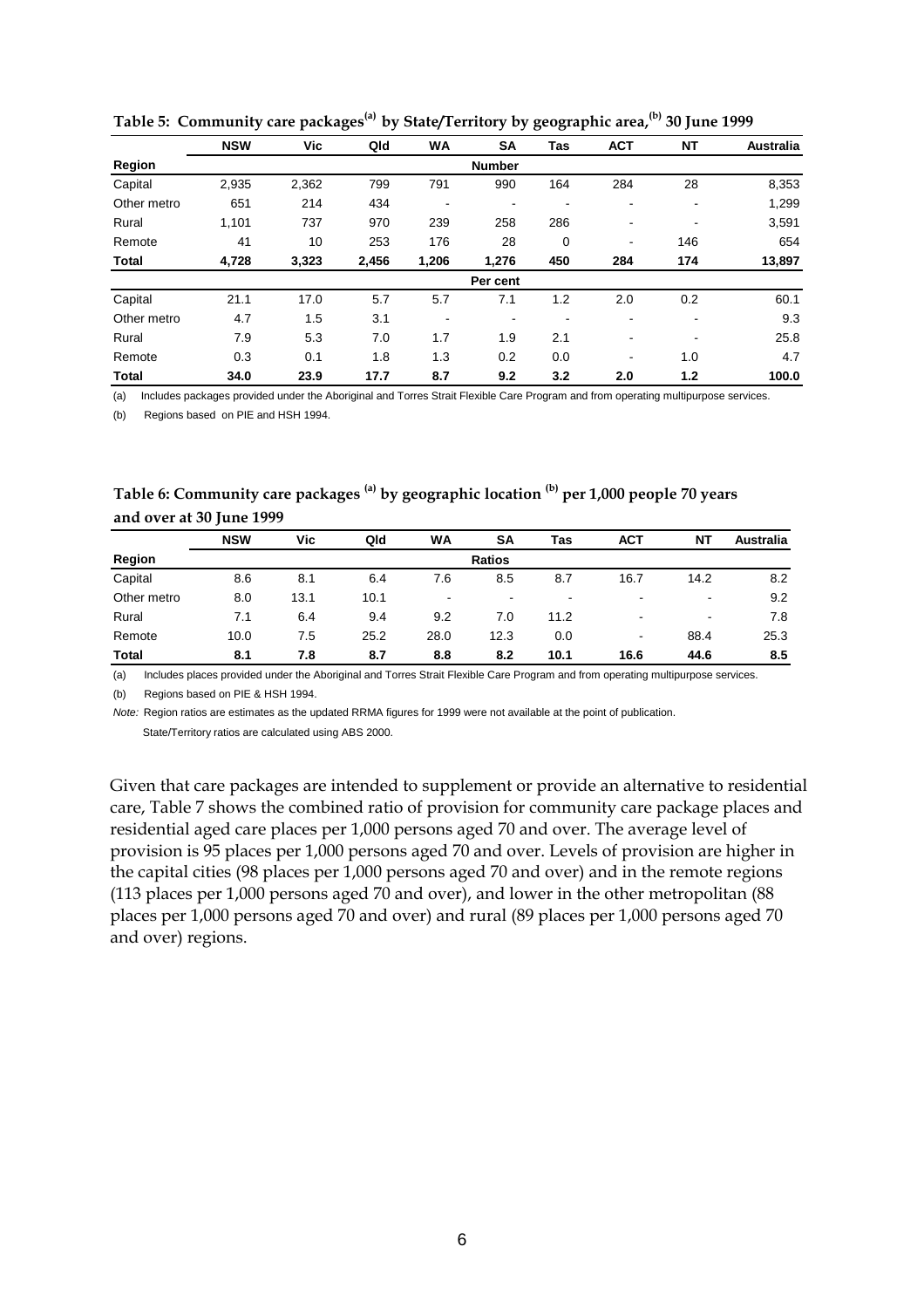|             | <b>NSW</b> | Vic  | Qld   | WA    | <b>SA</b> | Tas   | <b>ACT</b> | ΝT    | <b>Australia</b> |  |  |
|-------------|------------|------|-------|-------|-----------|-------|------------|-------|------------------|--|--|
| Region      | Ratio      |      |       |       |           |       |            |       |                  |  |  |
| Capital     | 101.2      | 89.2 | 100.2 | 99.2  | 103.4     | 101.1 | 100.3      | 100.1 | 97.6             |  |  |
| Other metro | 84.2       | 96.6 | 92.7  | 0.0   | 0.0       | 0.0   | 0.0        | 0.0   | 88.3             |  |  |
| Rural       | 84.1       | 90.7 | 99.3  | 83.2  | 78.3      | 91.7  | 0.0        | 0.0   | 89.0             |  |  |
| Remote      | 83.7       | 86.7 | 109.6 | 124.9 | 75.3      | 81.5  | 0.0        | 229.0 | 112.8            |  |  |
| Total       | 94.1       | 89.9 | 99.0  | 97.4  | 97.0      | 95.6  | 100.2      | 147.5 | 94.6             |  |  |

#### **Table 7: Combined places (a) and community care packages per 1,000 people 70 years and over by geographic region, (b) by State/Territory at 30 June 1999**

(a) Includes places and community care packages provided under the Aboriginal and Torres Strait Flexible Care Program and from operating multipurpose services.

(b) Regions based on PIE & HSH 1994.

Note: Region ratios are estimates as the updated RRMA figures for 1999 were not available at the point of publication. State/Territory ratios are calculated using ABS 2000.

| Lower than average supply | Average supply         | Higher than average supply |
|---------------------------|------------------------|----------------------------|
| NSW Other Metropolitan    |                        | <b>NSW Capital</b>         |
| <b>NSW Rural</b>          |                        |                            |
| <b>NSW Remote</b>         |                        |                            |
| Vic Capital               | Vic Other Metropolitan |                            |
| Vic Remote                | Vic Rural              |                            |
|                           | Qld Other Metropolitan | Qld Capital                |
|                           | <b>Qld Rural</b>       | Qld Remote                 |
| <b>WA Rural</b>           | <b>WA Capital</b>      | <b>WA Remote</b>           |
| <b>SA Rural</b>           |                        | <b>SA Capital</b>          |
| <b>SA Remote</b>          |                        |                            |
| <b>Tas Remote</b>         | <b>Tas Rural</b>       | <b>Tas Capital</b>         |
|                           |                        | <b>ACT Capital</b>         |
|                           |                        | NT Capital                 |
|                           |                        | NT Remote                  |

#### **Table 8: Combined residential places and community care packages per 1,000 persons aged 70+**

Table 8 provides a second summary table of provision levels across the regions and the states and territories, this time taking community care packages into account. On this scheme, most capital cities fall into the higher than average categorisation, with Perth having an average supply and Victoria a lower than average supply. The other metropolitan areas are in either the average or lower than average categorisations. The rural regions are divided between the average supply (Victoria, Queensland and Tasmania) and the lower than average supply (New South Wales, Western Australia and South Australia) categories. The remote regions of Queensland, the Northern Territory and Western Australia all had higher than average levels of supply, while those in New South Wales, Victoria, South Australia and Tasmania all had lower than average levels of supply.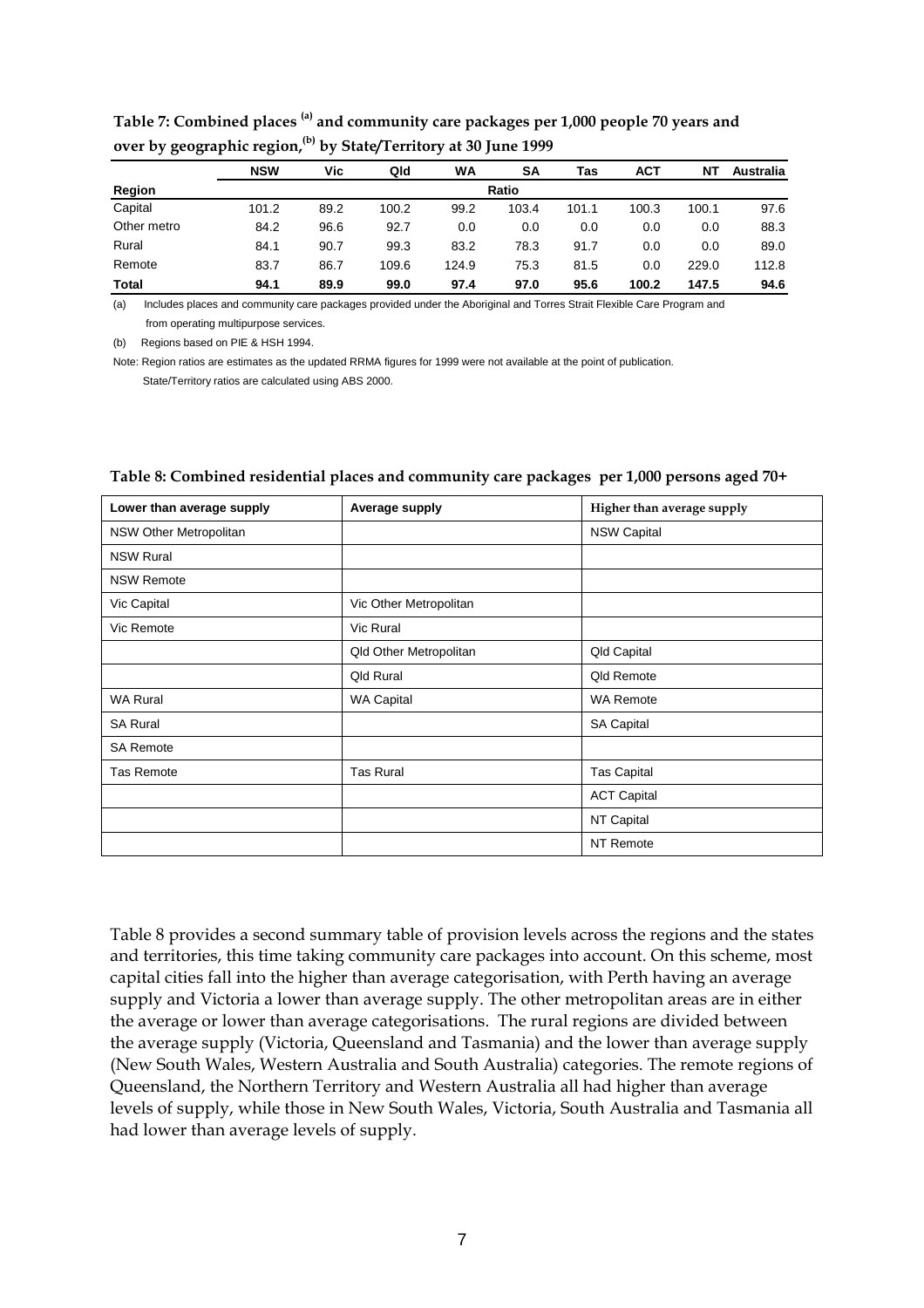# **Supply of HACC services**

While care packages have been growing rapidly in recent years, HACC funded agencies continue to be the dominant provider of home-based care in Australia. Expenditure on HACC services totalled \$810.6 million in 1997-98, compared to \$84.1 million on community care packages. HACC services are an important component of the aged care system.

Table 9 presents data on the supply of a range of HACC services across regions and states and territories. Looking at the total hours provided (this variable sums all services for which data are collected in hours, and hence excludes meals and transport services), it is evident that remote regions receive a higher level of HACC services than do capital cities, other metropolitan areas, and the rural zone. On a per month basis, nationally HACC delivered 1,571 hours of service per 1,000 persons aged 70 years and over, while the figure in the remote zone was 3,732 hours per 1,000 persons aged 70 and over. The rural zone (1,768 hours) also did somewhat better than capital cities (1,449 hours) and other metropolitan areas (1,408 hours).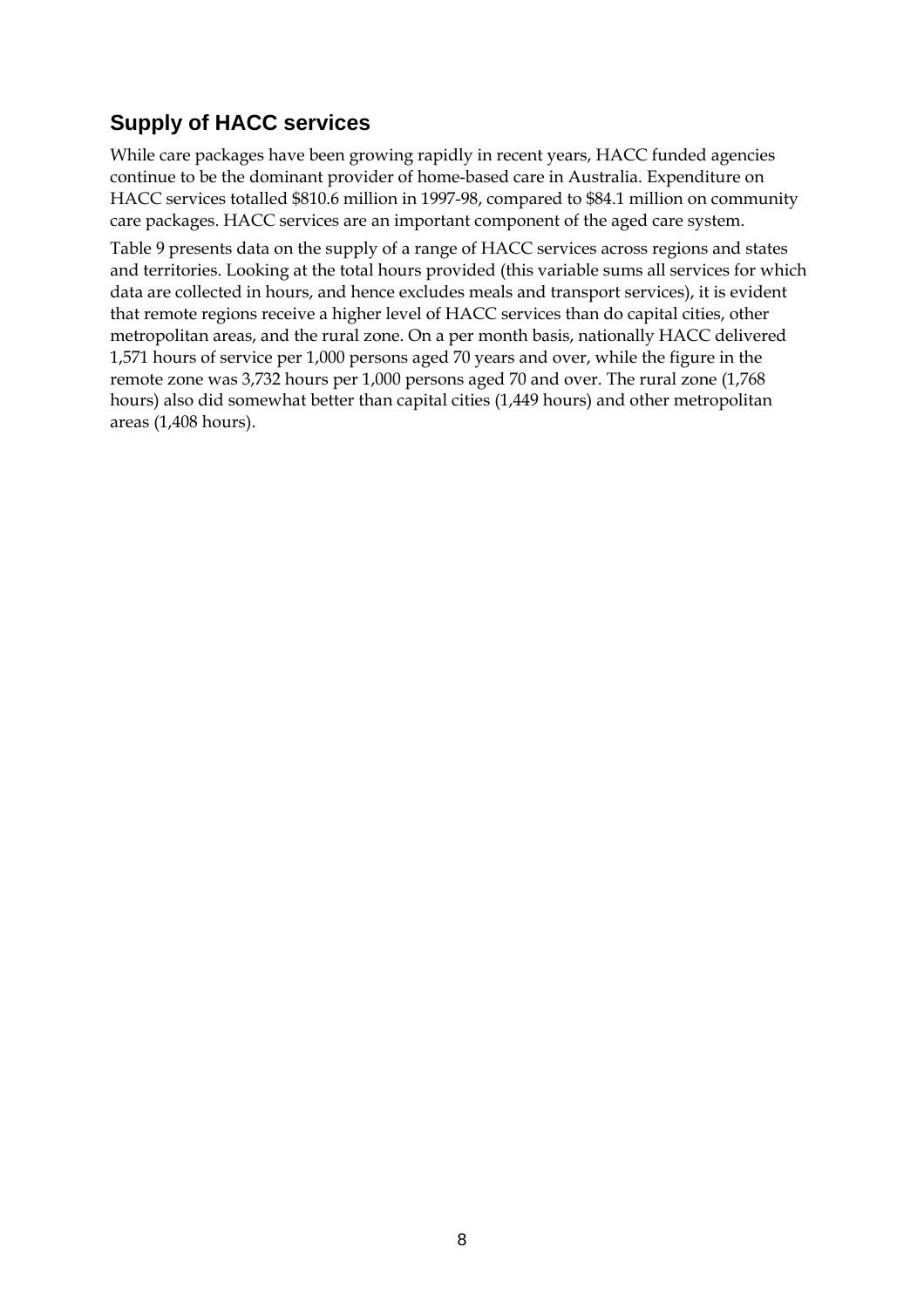| Type of<br>assistance   | Region             | <b>NSW</b>       | Vic   | Qld   | <b>WA</b> | SA              | Tas         | <b>ACT</b> | <b>NT</b>   | <b>Australia</b> |
|-------------------------|--------------------|------------------|-------|-------|-----------|-----------------|-------------|------------|-------------|------------------|
|                         |                    |                  |       |       |           | Hours per month |             |            |             |                  |
| <b>Home Help</b>        | Capital            | 251              | 667   | 317   | 451       | 225             | 407         | 278        | 1,425       | 401              |
|                         | <b>Other Metro</b> | 315              | 1,018 | 266   |           |                 |             |            |             | 381              |
|                         | Rural              | 389              | 921   | 375   | 177       | 335             | 528         |            |             | 510              |
|                         | Remote             | 1,467            | 616   | 793   | 1,061     | 451             | 905         |            | 2,241       | 1,017            |
|                         | All regions        | 305              | 749   | 347   | 427       | 255             | 479         | 278        | 1,668       | 440              |
| <b>Personal Care</b>    | Capital            | 187              | 96    | 70    | 218       | 120             | 159         | 258        | 531         | 143              |
|                         | <b>Other Metro</b> | 201              | 225   | 25    |           |                 |             |            |             | 151              |
|                         | Rural              | 191              | 161   | 37    | 14        | 106             | 128         |            |             | 129              |
|                         | Remote             | 963              | 234   | 108   | 240       | 350             | $\mathbf 0$ |            | 853         | 349              |
|                         | All regions        | 195              | 119   | 53    | 180       | 120             | 140         | 257        | 629         | 143              |
| <b>Home Nursing</b>     | Capital            | 116              | 96    | 154   | 121       | 116             | 143         | 124        | $\mathbf 0$ | 116              |
|                         | <b>Other Metro</b> | 79               | 196   | 40    |           |                 |             |            |             | 81               |
|                         | Rural              | 140              | 194   | 195   | 10        | 95              | 176         |            |             | 157              |
|                         | Remote             | 454              | 754   | 389   | 56        | 9               | 295         |            | 0           | 279              |
|                         | All regions        | 120              | 128   | 160   | 97        | 109             | 163         | 123        | 0           | 127              |
| Paramedical             | Capital            | 16               | 35    | 33    | 18        | 25              | 21          | 12         | 42          | 25               |
|                         | Other Metro        | $\boldsymbol{7}$ | 20    | 9     |           |                 |             |            |             | 9                |
|                         | Rural              | 11               | 55    | 15    | 3         | 32              | 1           |            |             | 24               |
|                         | Remote             | 22               | 58    | 38    | 5         | 9               | 0           |            | 7           | 24               |
|                         | All regions        | 13               | 40    | 23    | 15        | 26              | 10          | 12         | 24          | 23               |
| <b>Respite Care</b>     | Capital            | 171              | 129   | 194   | 164       | 218             | 73          | 561        | 495         | 172              |
|                         | Other Metro        | 317              | 244   | 127   |           |                 |             |            |             | 251              |
|                         | Rural              | 339              | 142   | 164   | 157       | 172             | 241         |            |             | 222              |
|                         | Remote             | 1,184            | 49    | 290   | 96        | 776             | $\pmb{0}$   |            | 48          | 398              |
|                         | All regions        | 244              | 137   | 176   | 160       | 215             | 168         | 561        | 271         | 196              |
| Centre Day Care Capital |                    | 315              | 469   | 669   | 827       | 334             | 211         | 171        | 139         | 452              |
|                         | Other Metro        | 447              | 331   | 504   |           |                 |             |            |             | 451              |
|                         | Rural              | 341              | 798   | 804   | 758       | 409             | 423         |            |             | 591              |
|                         | Remote             | 1,446            | 2,616 | 1,161 | 1,670     | 991             | 1,572       |            | 295         | 1,341            |
|                         | All regions        | 348              | 560   | 711   | 853       | 361             | 340         | 171        | 195         | 505              |

**Table 9: Level of HACC service received in 1998, per month, per 1,000 persons 70 years and over, by geographic location (based on total HACC clients)** 

*(continued)….*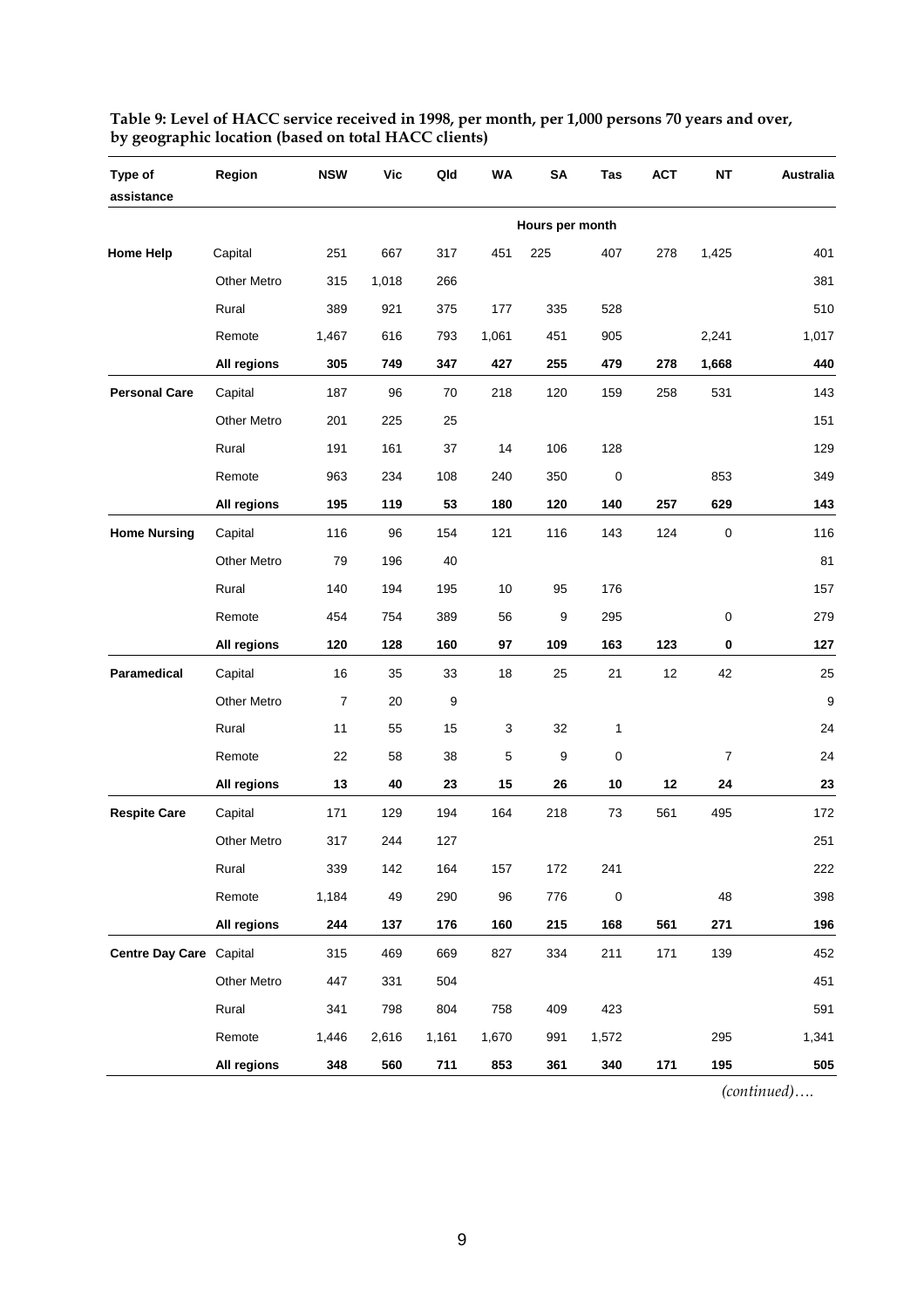| Type of<br>assistance | Region             | <b>NSW</b> | Vic   | Qld   | WA    | <b>SA</b>        | Tas         | <b>ACT</b> | NΤ    | Australia |
|-----------------------|--------------------|------------|-------|-------|-------|------------------|-------------|------------|-------|-----------|
|                       |                    |            |       |       |       | Hours per month  |             |            |       |           |
| Home                  | Capital            | 29         | 32    | 38    | 35    | 44               | 20          | 82         | 42    | 34        |
| <b>Maintenance</b>    | Other Metro        | 28         | 52    | 24    |       |                  |             |            |       | 30        |
|                       | Rural              | 55         | 95    | 70    | 90    | 47               | 45          |            |       | 69        |
|                       | Remote             | 158        | 76    | 94    | 163   | 18               | 208         |            | 604   | 146       |
|                       | All regions        | 37         | 50    | 50    | 51    | 44               | 35          | 82         | 277   | 45        |
| Other                 | Capital            | 66         | 71    | 82    | 53    | 364              | 87          | 172        | 374   | 105       |
|                       | Other Metro        | 33         | 257   | 17    |       |                  |             |            |       | 54        |
|                       | Rural              | 66         | 111   | 26    | 1     | 97               | 63          |            |       | 67        |
|                       | Remote             | 95         | 276   | 71    | 127   | 539              | $\mathbf 0$ |            | 687   | 178       |
|                       | All regions        | 62         | 90    | 51    | 47    | 303              | 72          | 172        | 480   | 91        |
| <b>Total Hours</b>    | Capital            | 1,152      | 1,594 | 1,558 | 1,887 | 1,446            | 1,120       | 1,658      | 3,048 | 1,449     |
|                       | <b>Other Metro</b> | 1,427      | 2,343 | 1,012 |       |                  |             |            |       | 1,408     |
|                       | Rural              | 1,532      | 2,477 | 1,685 | 1,211 | 1,292            | 1,604       |            |       | 1,768     |
|                       | Remote             | 5,790      | 4,679 | 2,944 | 3,420 | 3,143            | 2,981       |            | 4,734 | 3,732     |
|                       | All regions        | 1,325      | 1,873 | 1,571 | 1,829 | 1,435            | 1,408       | 1,657      | 3,543 | 1,571     |
|                       |                    |            |       |       |       | Meals per month  |             |            |       |           |
| <b>Home Meals</b>     | Capital            | 461        | 758   | 793   | 621   | 662              | 546         | 500        | 1,582 | 631       |
|                       | <b>Other Metro</b> | 575        | 737   | 554   |       |                  |             |            |       | 587       |
|                       | Rural              | 758        | 809   | 816   | 646   | 1,050            | 814         |            |       | 804       |
|                       | Remote             | 2,267      | 822   | 1,450 | 1,830 | 1,813            | 788         |            | 5,580 | 1,921     |
|                       | All regions        | 569        | 772   | 788   | 681   | 771              | 701         | 499        | 3,160 | 696       |
| <b>Centre Meals</b>   | Capital            | 79         | 82    | 134   | 196   | 98               | 34          | 27         | 272   | 100       |
|                       | Other Metro        | 79         | 74    | 90    |       |                  |             |            |       | 82        |
|                       | Rural              | 57         | 99    | 98    | 198   | 124              | 84          |            |       | 91        |
|                       | Remote             | 274        | 506   | 286   | 346   | 570              | 170         |            | 898   | 372       |
|                       | All regions        | 75         | 88    | 119   | 203   | 111              | 63          | 27         | 517   | 100       |
|                       |                    |            |       |       |       | People per month |             |            |       |           |
| <b>Transport</b>      | Capital            | 58         | n/a   | 363   | 46    | 53               | $71$        | 56         | 243   | 109       |
|                       | Other Metro        | 77         | n/a   | 112   |       |                  |             |            |       | 78        |
|                       | Rural              | 85         | n/a   | 52    | 42    | 108              | 116         |            |       | 57        |
|                       | Remote             | 252        | n/a   | 171   | 126   | 158              | 45          |            | 534   | 194       |
|                       | All regions        | 69         | 0     | 204   | 49    | 67               | 97          | 56         | 348   | 74        |

**Table 9 (continued): Level of HACC service received in 1998, per month, per 1,000 persons 70 years and over, by geographic location (based on total HACC clients)** 

*Source:* Derived from Department of Health and Aged Care unpublished data.

Data from November 98, except Vic is 5/98; Transport data not collected in VIC.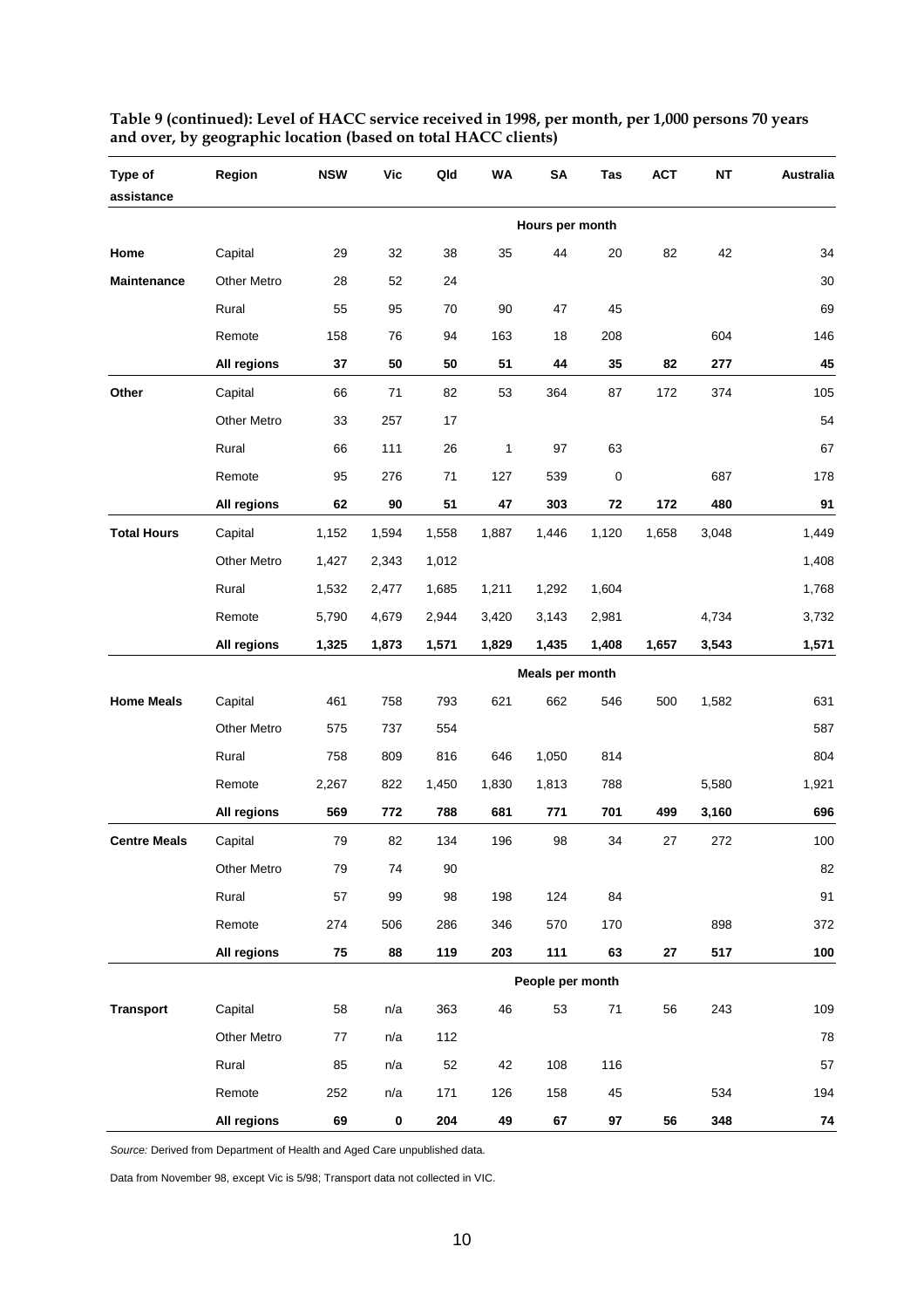This pattern is quite similar if meals and transport are examined, although the rural regions do less well with regard to both transport and centre-delivered meals than they do on hours of service overall. The pattern also holds for specific service types measured in hours, with the exception of personal care where rural services do less well than all other areas, paramedical services where there is no such pattern, and the 'other' category where again rural areas do less well.

There are also significant state and territory based differences. Looking at the total hours of service delivered per month, the Northern Territory was by far the highest provider, at 3,543 hours per 1,000 persons aged 70 and over. This finding is not surprising given the high proportion of Indigenous people in the Northern Territory, and their need for aged care services at younger ages than non-Indigenous people. The next highest provider of HACC services was Victoria (a comparatively low provider of residential care) at 1,873 hours per 1,000 persons aged 70 and over, followed by Western Australia (1,829), the Australian Capital Territory (1,657), Queensland (1,571), South Australia (1,435), Tasmania (1408) and finally New South Wales (1,325). The data suggest some degree of 'complementarity', with states or territories which are high in one service type being average or low in another, or visa versa.

Table 10 categorises the regions (and the states and territories) by the level of provision, classifying regions according to whether the level of provision is higher than average, average, or lower than average. Higher than average providers were those regions where the level of HACC service provision was more than 20% higher than the national average, and lower than average providers were those regions where the level of service provision was more than 20% below the national average. The average providers were those regions which supplied amounts of service which were within 20% of the national average (either plus or minus).

Capital cities had predominantly average supplies of HACC services, with the exception of Sydney (lower than average supply) and Darwin and Perth (higher than average supply). The 'other metropolitan areas' were evenly distributed, with one lower than average supply (Qld), one average supply (NSW) and one higher than average supply (Victoria).

| Low supply             | Average supply         | High supply            |
|------------------------|------------------------|------------------------|
| <b>NSW Capital</b>     | NSW Other metropolitan | <b>NSW Remote</b>      |
|                        | <b>NSW Rural</b>       |                        |
|                        | <b>VIC Capital</b>     | VIC Other metropolitan |
|                        |                        | <b>VIC Rural</b>       |
|                        |                        | <b>VIC Remote</b>      |
| QLD Other metropolitan | <b>QLD Capital</b>     | <b>QLD Remote</b>      |
|                        | <b>QLD Rural</b>       |                        |
| <b>WA Rural</b>        |                        | WA Capital             |
|                        |                        | <b>WA Remote</b>       |
|                        | <b>SA Capital</b>      | <b>SA Remote</b>       |
|                        | <b>SA Rural</b>        |                        |
| <b>TAS Capital</b>     | <b>TAS Rural</b>       | <b>TAS Remote</b>      |
|                        | <b>ACT Capital</b>     | NT Capital             |
|                        |                        | NT Remote              |

**Table 10: HACC Hours per month per 1,000 persons aged 70 years and over**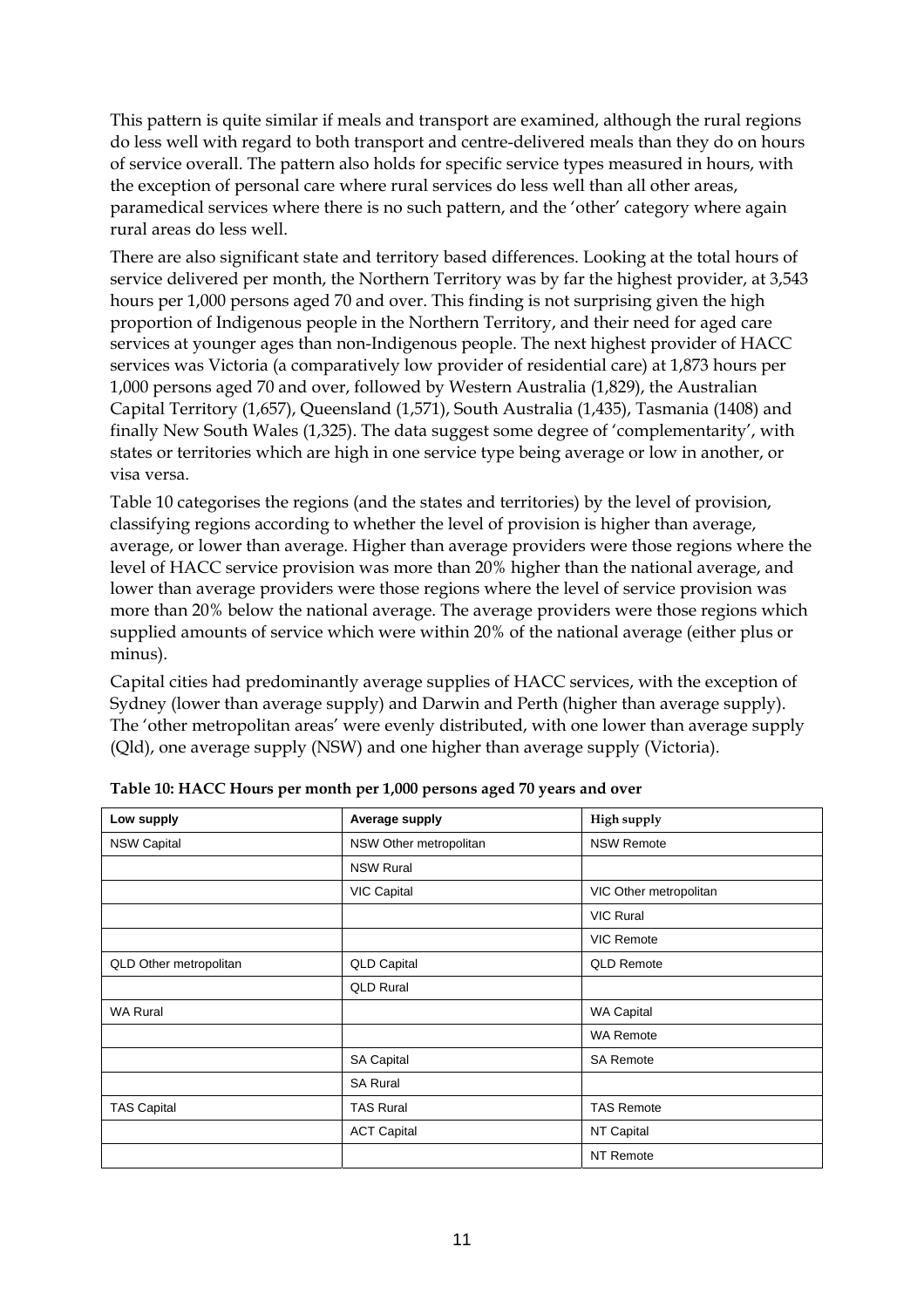The rural areas fell predominantly into the average category, with one (Western Australia) in the lower than average category and one (Victoria) in the higher than average category. For remote regions, the level of supply was consistently in the higher than average category.

|                    | Low residential    | <b>Medium residential</b> | <b>High residential</b> |
|--------------------|--------------------|---------------------------|-------------------------|
| <b>Low HACC</b>    | <b>WA Rural</b>    | QLD Other metro           | <b>NSW Capital</b>      |
|                    |                    |                           | <b>TAS Capital</b>      |
| <b>Medium HACC</b> | NSW Other metro    | <b>QLD Rural</b>          | <b>QLD Capital</b>      |
|                    | <b>NSW Rural</b>   | <b>TAS Rural</b>          | <b>SA Capital</b>       |
|                    | <b>VIC Capital</b> |                           | <b>ACT Capital</b>      |
|                    | <b>SA Rural</b>    |                           |                         |
| <b>High HACC</b>   | <b>NSW Remote</b>  | VIC Other metro           | <b>QLD Remote</b>       |
|                    | VIC Remote         | <b>VIC Rural</b>          | <b>WA Remote</b>        |
|                    | <b>SA Remote</b>   | <b>WA Capital</b>         | NT Capital              |
|                    | <b>TAS Remote</b>  |                           | NT Remote               |

**Table 11: Classification of Areas as having 'High', 'Medium' or 'Low' supplies of aged care services** 

Table 11 provides a schematic combination of Tables 8 and 10. The table shows that in general, those regions with a lower than average level of residential care provision had either an average or higher than average supply of HACC services, whereas those with a lower than average level of HACC services had either an average or higher than average level of residential care. The only area which was classified as having a lower than average provision of both HACC and residential services was rural Western Australia. Four regions were, however, classified as having a higher than average supply of both–Darwin and the remote regions of Queensland, Western Australia and the Northern Territory. Some rural areas figured in the cell which describes a 'lower than average residential/average HACC' combination—the rural regions of New South Wales and South Australia together with New South Wales other metropolitan areas. For the 'lower than average HACC/average residential' cell, the only area included was Queensland 'other metropolitan'.

### **Other services**

#### **'Nursing home type patients'**

Assistance to older people is also provided in public hospitals, where a proportion of older people are classified as 'nursing home type patients'. A proportion of these people receive care of the kind delivered in a nursing home, but within the context of a public hospital ward. This pattern of care is believed to be particularly common in rural and remote regions. In 1997–98, there were 1,147,120 nursing home type bed days used in public hospitals, equivalent to 3,143 full year places. These nursing home type bed days were not evenly divided among the four regions examined in this paper—27% occurred in capital cities, 3% in other metropolitan areas, 61% in rural areas and 9% in remote areas. When these bed days are considered in relation to the size of the population in these regions, it is clear that nursing home type bed days are an important alternative source of residential type care in the rural and remote regions. In the rural areas, there was an average of 4 nursing home type place days per 1,000 persons aged 70 and over, and in the remote zones 11 such places per 1,000 persons aged 70 and over. For capital cities and other metropolitan areas there was less than 1 place day per 1,000 persons aged 70 and over (Tables 12 and 13).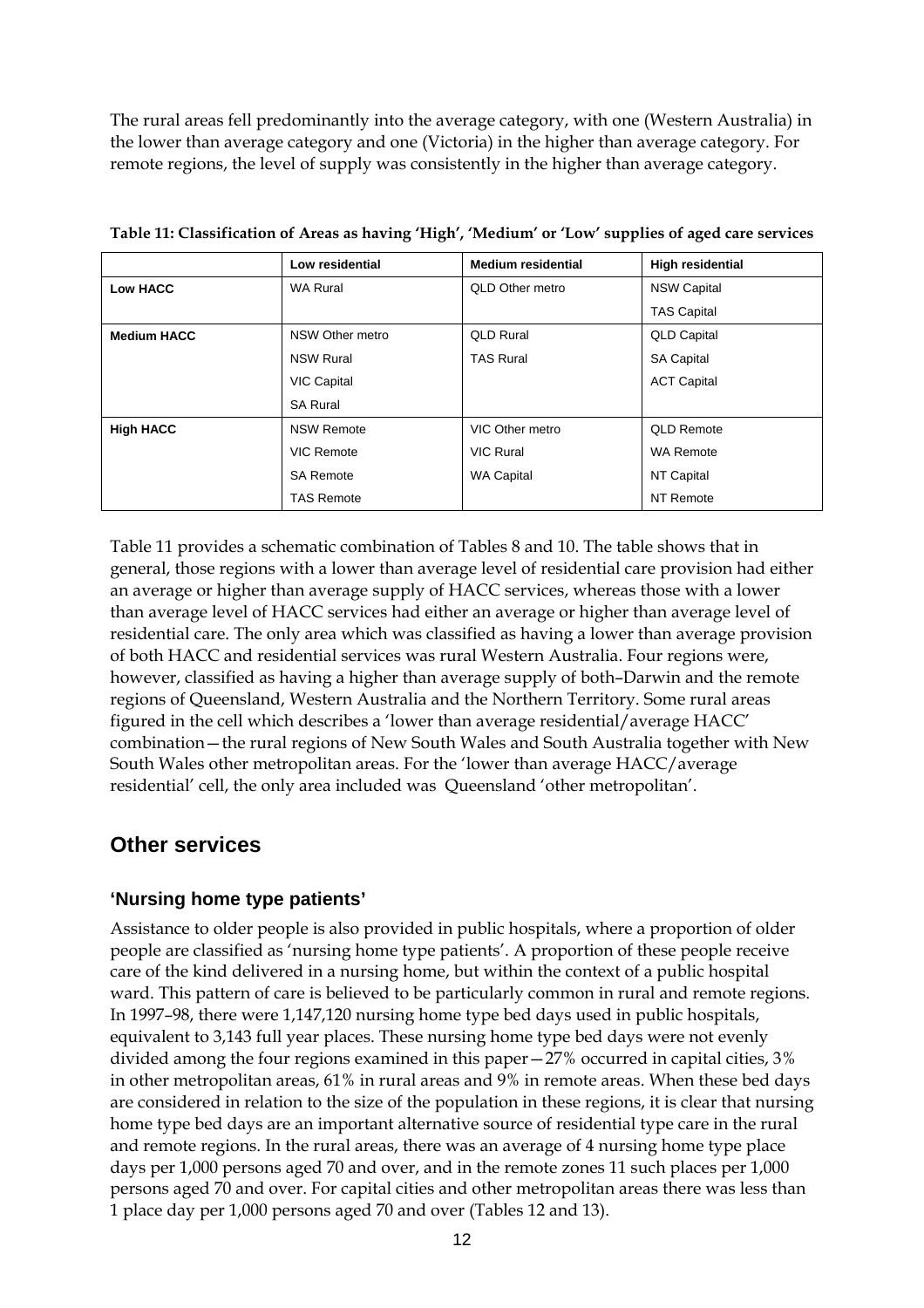|                     | <b>NSW</b> | Vic   | Qld   | WA      | <b>SA</b>     | <b>Tas</b> | <b>ACT</b> | <b>NT</b>     | <b>Australia</b> |
|---------------------|------------|-------|-------|---------|---------------|------------|------------|---------------|------------------|
| Region              |            |       |       |         | <b>Number</b> |            |            |               |                  |
| <b>Capital City</b> | 654        | 87    | 75    | 7       | 10            | 3          | 6          | 3             | 845              |
| Other Metro         | 87         | 2     | 13    | $\cdot$ | $\cdot$ .     |            |            | $\sim$ $\sim$ | 102              |
| Rural               | 1,120      | 112   | 270   | 22      | 303           | 83         | 0          | 0             | 1,909            |
| Remote              | 92         | 2     | 105   | 37      | 49            | 1          |            | 1             | 287              |
| Total               | 1,952      | 203   | 463   | 66      | 362           | 87         | 6          | 4             | 3,143            |
|                     |            |       |       |         | Per cent      |            |            |               |                  |
| <b>Capital City</b> | 33.5       | 42.7  | 16.2  | 11.1    | 2.8           | 3.0        | 100.0      | 75.1          | 26.9             |
| <b>Other Metro</b>  | 4.4        | 1.1   | 2.9   | $\cdot$ | $\sim$ $\sim$ |            |            | $\sim$ $\sim$ | 3.3              |
| Rural               | 57.3       | 55.2  | 58.3  | 33.2    | 83.7          | 95.4       |            | $\cdot$       | 60.7             |
| Remote              | 4.7        | 0.9   | 22.7  | 55.7    | 13.5          | 1.7        |            | 24.9          | 9.1              |
| Total               | 100.0      | 100.0 | 100.0 | 100.0   | 100.0         | 100.0      | 100.0      | 100.0         | 100.0            |

| Table 12: Equivalent places for nursing home type patients, public acute hospitals, 1997-1998 |
|-----------------------------------------------------------------------------------------------|
| by State/Territory by geographic region <sup>(a)</sup>                                        |

(a) Regions based on PIE and HSF 1994.

Note: State/Territory refers to the location of the hospital.

. . Not applicable.

*Source:* AIHW National Public Hospitals Establishments Database.

| Table 13: Equivalent places per 1,000 persons aged 70+ for nursing home type patients    |  |
|------------------------------------------------------------------------------------------|--|
| public acute hospitals, 1997-1998 by State/Territory by geographic region <sup>(a)</sup> |  |

|                     | <b>NSW</b> | Vic | Qld  | WA      | SA       | Tas     | <b>ACT</b>    | ΝT            | <b>Australia</b> |  |  |
|---------------------|------------|-----|------|---------|----------|---------|---------------|---------------|------------------|--|--|
| Region              |            |     |      |         |          |         |               |               |                  |  |  |
| <b>Capital City</b> | 2.0        | 0.3 | 0.6  | 0.1     | 0.1      | 0.1     | 0.3           | 1.7           | 0.9              |  |  |
| <b>Other Metro</b>  | 1.1        | 0.1 | 0.3  | $\cdot$ | $\cdots$ | $\cdot$ | $\sim$ $\sim$ | $\cdots$      | 0.7              |  |  |
| Rural               | 7.4        | 1.0 | 2.7  | 0.9     | 8.4      | 3.3     | $\sim$ $\sim$ | $\sim$ $\sim$ | 4.2              |  |  |
| Remote              | 23.0       | 1.4 | 10.8 | 6.0     | 21.9     | 5.4     | $\cdots$      | 0.7           | 11.4             |  |  |
| <b>Total</b>        | 3.4        | 0.5 | 1.7  | 0.5     | 2.4      | 2.0     | 0.3           | 1.2           | 2.0              |  |  |

(a) Regions based on PIE and HSF 1994.

Note: State/Territory refers to the location of the hospital.

. . Not applicable.

*Source:* AIHW National Public Hospitals Establishments Database.

There were substantial variations in state and territory practices with regard to nursing home type patient services. New South Wales was a relatively heavy user of nursing home type patient bed days (1,952 equivalent places of the 3,143 used Australia wide). Victoria was a relatively low user (203 equivalent places). A number of regions had relatively high levels of provision of nursing home type care. These included NSW rural (7 places per 1,000 persons aged 70 and over), NSW remote (23 places per 1,000 persons aged 70 and over), Queensland remote (11 places per 1,000 persons aged 70 and over), Western Australia remote (6 places per 1,000 persons aged 70 and over), South Australia rural (8 places per 1,000 persons aged 70 and over), South Australia remote (22 places per 1,000 persons aged 70 and over) and Tasmania (5 places per 1,000 persons aged 70 and over). The addition of nursing home type patient equivalent places to the cumulative picture being built up in this paper suggests that they complement the relatively low levels of residential care noted earlier in the rural and remote regions of New South Wales and South Australia.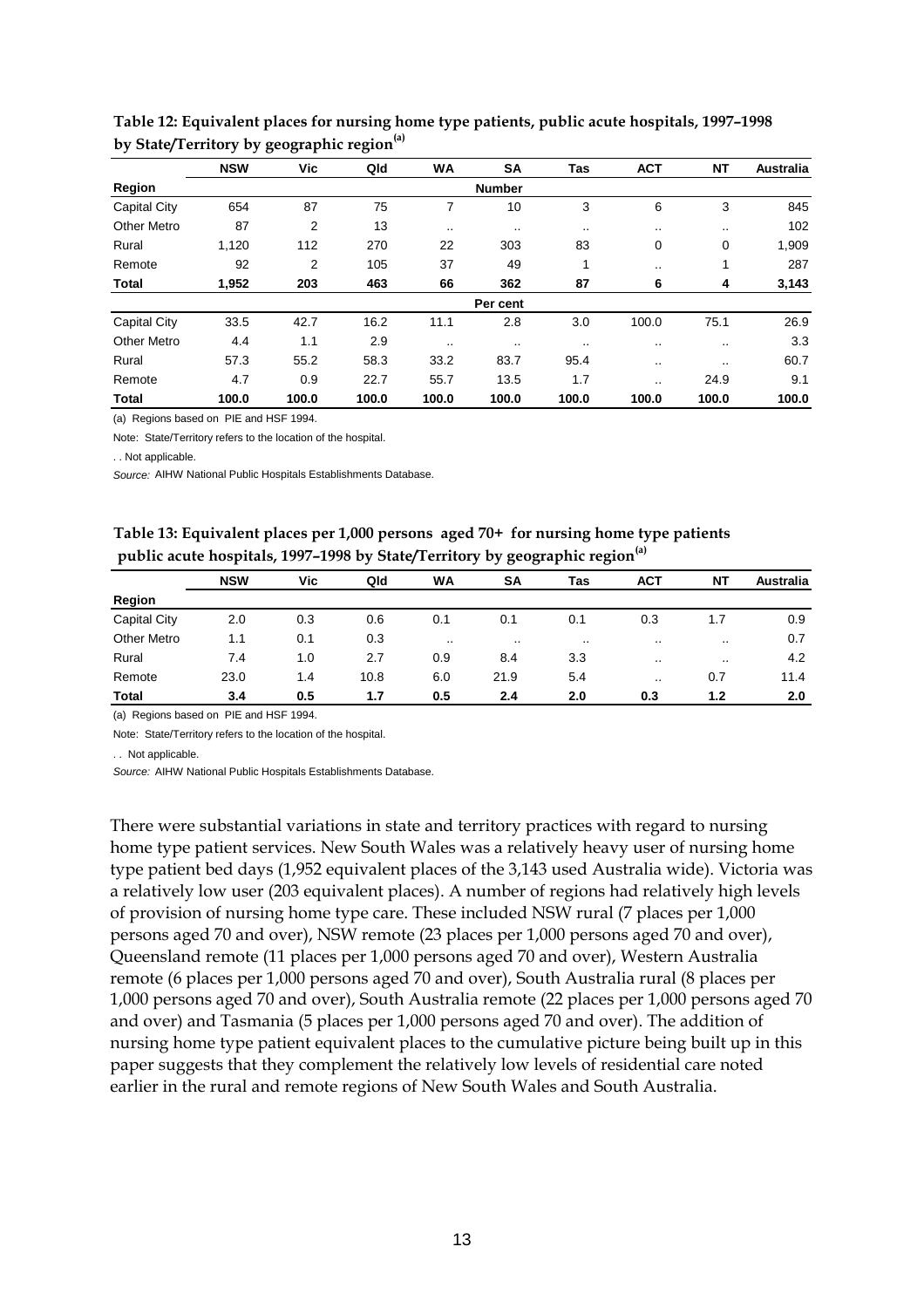#### **Multi-purpose services and services approved under the Aboriginal and Torres Strait Islander Aged Care Strategy**

In 1998 there were 38 multi-purpose services providing 815 residential care places and 61 care packages to support older people. These were predominantly located in Western Australia (276 places and packages), Victoria (240 places), New South Wales (188 places and packages) and South Australia (105 places). There were also 18 services providing 231.5 residential care places and 82.5 care packages to support older Indigenous people. These were predominantly located in South Australia (83 places and packages), Queensland (79 places and packages) and New South Wales (70 places and packages). Places and packages provided by multipurpose services and under the Aboriginal and Torres Strait Islander Aged Care Strategy were included earlier in this paper as part of the discussion of residential care and care package provision (see Tables 2,3, 5 and 6).

#### **Importance of other services**

While each of these service types (nursing home type bed days, multi-purpose services and services approved under the Aboriginal and Torres Strait Islander Aged Care Strategy) involves a relatively small number of places, their concentration in rural and remote areas means that together they make an important contribution to geographic equity, particularly in some states or regions. Nursing home type beds were a significant source of assistance to people living in rural and remote regions of New South Wales and South Australia, and remote regions of Queensland, Tasmania and Western Australia. Multi-purpose centres were quite a significant provider of assistance in rural and remote Western Australia, rural and remote Victoria, rural New South Wales and remote South Australia. Places provided under the Aboriginal and Torres Strait Islander Aged Care Strategy are of smaller numbers overall, and were predominantly located in Melbourne, Brisbane, other metropolitan areas of Queensland, Adelaide, rural and remote regions of South Australia and New South Wales, and remote regions of the Northern Territory.

### **Expenditure**

Data on expenditure by region as well as state and territory are available for Commonwealth residential care and care packages, but not for HACC services. Table 14 presents data on Commonwealth recurrent expenditure on residential care and community care packages per 1,000 persons aged 70 and over in each of the four regions by state and territory. Nationally, expenditure is \$2.18 million per 1,000 persons aged 70 and over. However, for capital cities the figure is \$2.31 million, for other metropolitan \$2.09 million, for rural regions \$1.89 million, and for remote regions \$2.73 million.

Areas where expenditure was more than 20% below the national level were rural and remote South Australia, and rural Western Australia. Areas where expenditure was more than 20% above the national average were the Northern Territory, the remote areas of New South Wales and Victoria, and Hobart.

Table 15 presents data on Commonwealth government expenditure per residential aged care place in each of these regions. Overall, expenditure per residential place was lower in the remote regions—\$20,905 per place compared to \$24,072 nationally. Places in rural regions also received less funding per place than the national average at \$23,022, whereas those in other metropolitan regions received more than the national average (\$25,198). This pattern was generally followed in each of the states and territories, except for Victoria, where remote places received the highest level of funding (\$33,720 compared to a state average of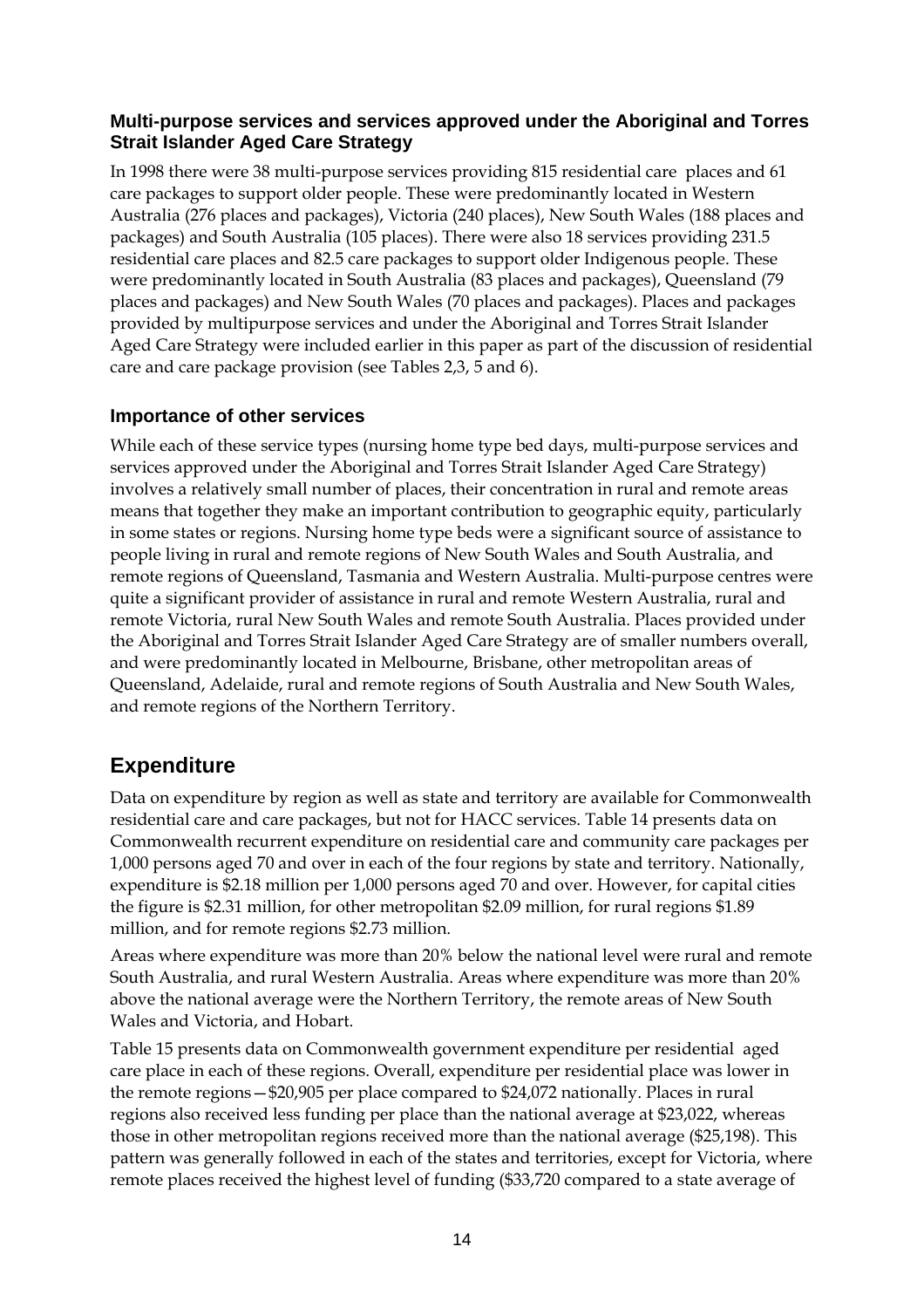\$23,579). This finding suggests that places in remote regions are lower dependency places, and hence in receipt of lower levels of Commonwealth funding.

|                    | <b>NSW</b>  | Vic  | Qld  | <b>WA</b> | <b>SA</b> | Tas   | <b>ACT</b> | <b>NT</b> | <b>Australia</b> |  |  |
|--------------------|-------------|------|------|-----------|-----------|-------|------------|-----------|------------------|--|--|
| Region             | \$1,000,000 |      |      |           |           |       |            |           |                  |  |  |
| Capital            | 2.56        | 2.06 | 2.20 | 2.18      | 2.37      | 2.80  | 2.07       | 2.77      | 2.31             |  |  |
| <b>Other Metro</b> | 2.09        | 2.30 | 2.02 | n/a       | n/a       | n/a   | n/a        | n/a       | 2.09             |  |  |
| Rural              | 1.90        | 1.89 | 2.02 | 1.55      | 1.44      | 2.21  | n/a        | 4.36      | 1.89             |  |  |
| Remote             | 3.63        | 4.82 | 2.56 | 2.07      | 1.02      | 10.48 | n/a        | 3.33      | 2.73             |  |  |

**Total 2.33 2.03 2.12 2.06 2.13 2.51 2.07 3.12 2.18**

**Table 14: Commonwealth payments to residential services and community care package providers per 1,000 persons aged 70 years and over for the period 1998/1999 by geographic location (a)**

(a) Regions based on PIE & HSH 1994.

*Source:* Derived from the Department of Health and Aged Care unpublished data.

**Table 15: Commonwealth recurrent funding per place for 1998/1999 by geographic region (a)**

|                    | <b>NSW</b> | Vic      | Qld      | WA       | SΑ        | Tas      | АСТ      | <b>NT</b> | <b>Australia</b> |
|--------------------|------------|----------|----------|----------|-----------|----------|----------|-----------|------------------|
| Region             |            |          |          |          | per place |          |          |           |                  |
| Capital            | \$26,117   | \$23.950 | \$22,391 | \$22.921 | \$24.086  | \$25,639 | \$22.161 | \$29.401  | \$24.427         |
| <b>Other Metro</b> | \$26,150   | \$25,909 | \$23,210 | n/a      | n/a       | n/a      | n/a      | n/a       | \$25,198         |
| Rural              | \$24.627   | \$22,318 | \$21,941 | \$22.032 | \$19.787  | \$26,862 | n/a      | n/a       | \$23,022         |
| Remote             | \$20,114   | \$33,720 | \$19,900 | \$20,104 | \$18.854  | \$23,851 | n/a      | \$26.994  | \$20,905         |
| <b>Totals</b>      | \$25,736   | \$23,579 | \$22,259 | \$22.671 | \$23.259  | \$26,301 | \$22,161 | \$28,118  | \$24,072         |

(a) Regions based on PIE & HSH 1994.

*Source:* Derived from Department of Health and Aged Care unpublished data.

# **Conclusions**

Previous research has documented a number of health and health-related disadvantages which accrue to people living in rural and remote areas of Australia. One important aspect of these analyses has concerned unequal access to health services. This paper has focused on older Australians and their access to aged care services, across state and territories and rural and remote areas.

Most older Australians, like the rest of the population, live in capital cities (62%). A substantial proportion (28%) live in rural areas, and very few (2%) in remote areas. Most residential care is also located in capital cities, with the level of supply substantially higher in capital cities (89 places per 1,000 persons aged 70 and over) and remote areas (88 places per 1,000 persons aged 70 and over) than in other metropolitan (79 places per 1,000 persons aged 70 and over) and rural (81 places per 1,000 persons aged 70 and over) areas. In particular, the areas with a lower than average supply of residential care were rural and remote areas in New South Wales, remote areas of Victoria, rural areas of Western Australia, rural and remote areas of South Australia and rural areas of Tasmania. In addition, Melbourne and other metropolitan regions of New South Wales had a lower than average supply of residential care. Levels of residential care provision were supplemented in remote areas by a relatively high level of care package provision, particularly in Queensland, Western Australia and the Northern Territory.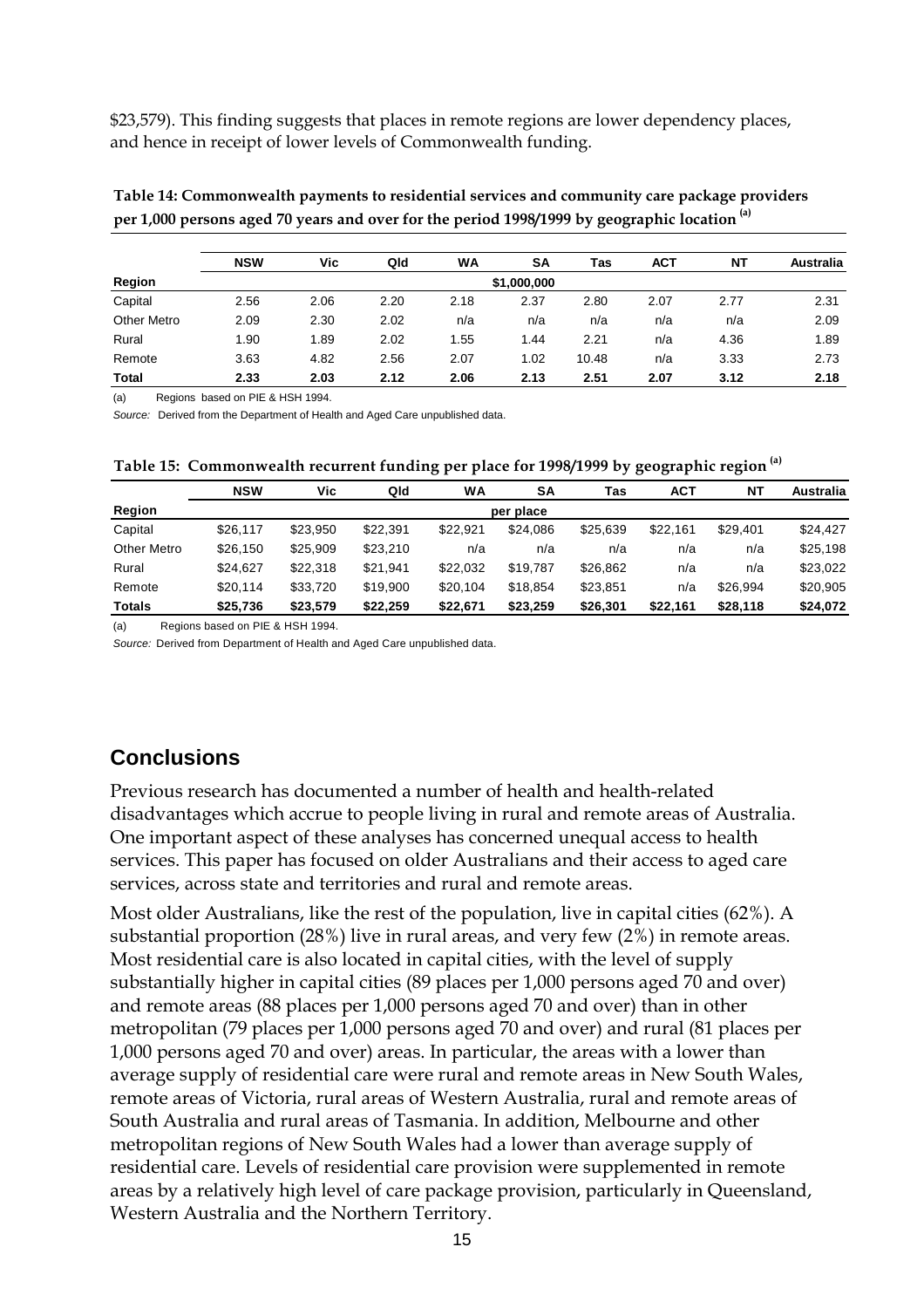HACC services which deliver care in the community are an important source of assistance for large numbers of older people, and here the levels of provision are far higher in the remote areas (3,732 hours of assistance per 1,000 persons aged 70 and over) than elsewhere (for example, 1,449 hours of assistance per 1,000 persons aged 70 and over in capital cities). Rural areas (1,768 hours of assistance per 1,000 persons aged 70 and over) also have somewhat higher levels of provision than capital cities or other metropolitan areas. Areas with a higher than average supply of HACC services included several noted above as having a lower than average supply of residential care—these were the remote areas of New South Wales, Victoria, Western Australia and South Australia.

The rural area of Western Australia was the only region with a lower than average level of both HACC and residential care services.

Regions with a lower than average level of residential care and an average level of HACC services included rural areas in New South Wales and South Australia. Residents of these regions would also, however, have had some access to nursing home type patient care in public hospitals. Regions with a lower than average level of HACC services and an average level of residential care did not include any of the rural or remote areas in Australia.

In general the findings presented in this paper suggest a significant level of complementarity among different service types; where low levels of one service type exist there is compensation in the form of higher levels of other service types. The importance of multipurpose services and nursing home type care in maintaining access to residential type care for people living in rural and remote regions is also clear. In particular, expenditure data reveal that remote regions receive the highest level of payment per 1,000 persons aged 70 and over. There is a lower level of expenditure in rural regions. This may, however, partly be explained by the services (multipurpose services and nursing home type patients) not included in the expenditure data reported here.

Finally, data on residential care expenditure show that beds in rural and remote regions are, in general, cheaper than those in capital cities or other remote areas. Recurrent Commonwealth funding per place in 1998–99 was \$20,900 for places in remote regions, \$23,000 for places in rural regions, \$24,400 for places in capital cities and \$25,200 for places in other metropolitan areas. As funding levels are tied to dependency, these data suggest that the average client dependency of residents in rural and remote areas is lower than that in capital cities and other metropolitan regions. This finding may be a consequence of the higher availability of what were previously hostels, and lower availability of nursing homes, in rural and remote regions.